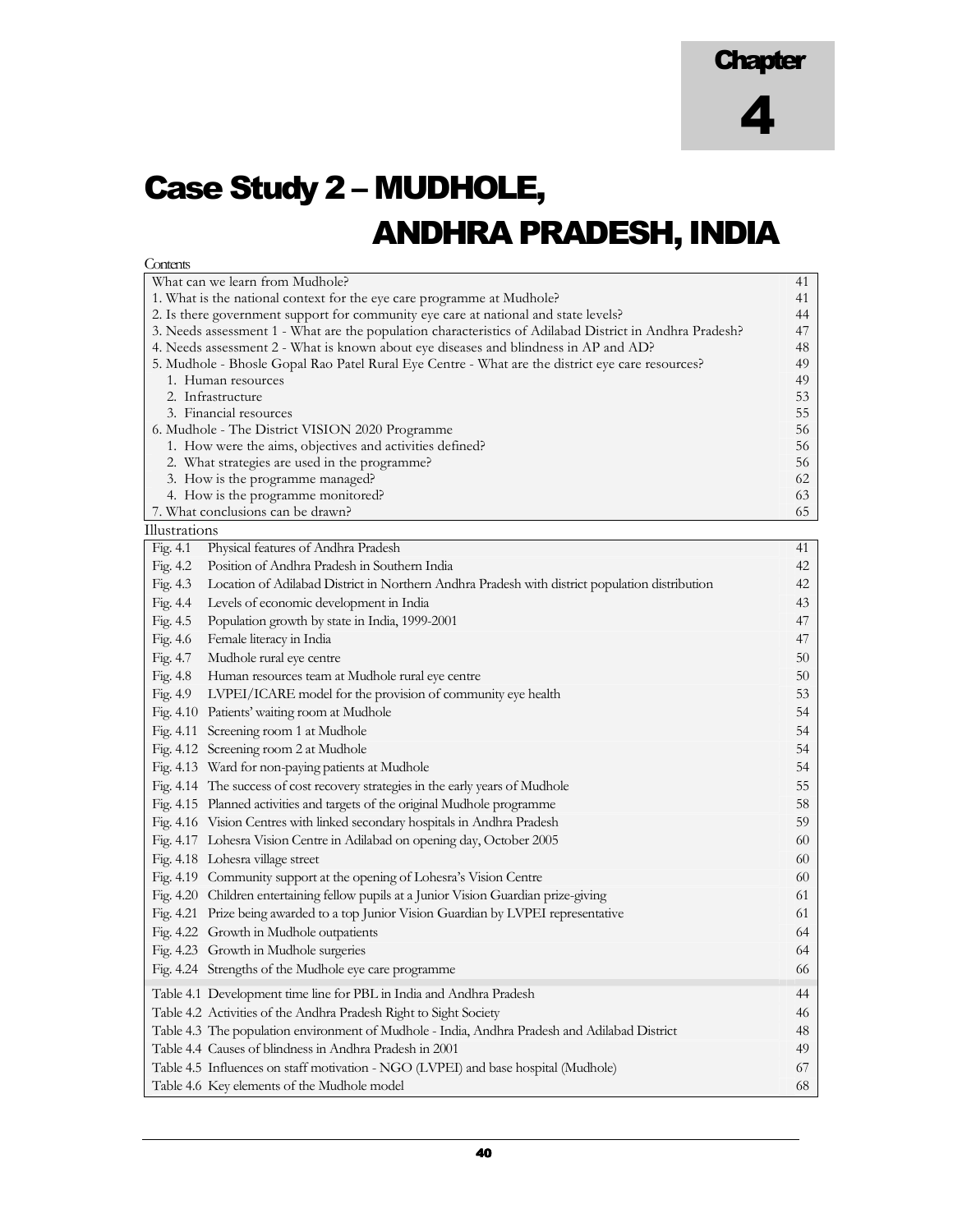### What can we learn from Mudhole?

Choosing a case study from Asia was not easy. The variety of contexts, that stretch from the lands of the Middle East, through the nations of the sub-continent, to China and the peninsula and island states of the continent's Pacific shore, present little common ground, politically, socially or environmentally – just a unifying need to remove the scourge of preventable blindness.

The progress of VISION 2020 in these lands is also extremely variable. The suggestion was made to take a district programme from India, where VISION 2020 has been adopted as a guiding blueprint since 2001. This is true both at national and at state level, where local autonomy has enabled schemes to evolve in tune with local conditions.

Mudhole, a secondary satellite hospital in a large national NGO programme in India's South East state of Andhra Pradesh, was eventually chosen. Why? A first look may be disappointing as the focus of the organisation for Mudhole secondary eye hospital is the influential NGO of LV Prasad Eye Institute in Hyderabad. The role and importance of that very successful tertiary centre cannot be denied. However, the ideas that have germinated from there to be employed at Mudhole have enabled many people in need to be reached with quality, comprehensive eye care through low cost procedures. This district model therefore should be seriously considered by programme planners whatever the context.

### 1. What is the national context for the eye care programme at Mudhole?

Mudhole is a small town in the south west of Adilabad District (AD in this study). This district is situated

in southern India, in the far north of Andhra Pradesh (AP) state, next to Maharashtra state (Fig. 4.2).

AP, bordering the Bay of Bengal and lying between 12º and 22º north of the Equator, is the fifth largest (by population) of the 28 states in the country. Its capital is Hyderabad. The state comprises three regions (Fig. 4.1). The fertile Coastal Andhra (Kosta), including the deltaic, perennially irrigated lowlands of the lower Godavari and Krishna rivers, is often termed India's rice bowl. To the west, behind the low hills of the Eastern Ghats and on the



### Fig. 4.1 Physical features of Andhra Pradesh with Adilabad District and Mudhole lying on the Telangana Plateau in the climatically unreliable low plateau lands in the north

edge of the Deccan Plateau, lie the other two regions, Rayalaseema to the south and Telangana in the north west. AD (Fig. 4.3), one of 22 districts in AP, is typical of Telangana region. This less favoured part of the state is subject to extremes of heat in the early summer and also to an unreliable monsoon with consequent risks of severe drought. As a result, Telangana, a largely agricultural and less populated area, is a region of low economic development and above average poverty, as shown in Figs. 4.3 and 4.4 and later in Table 4.3.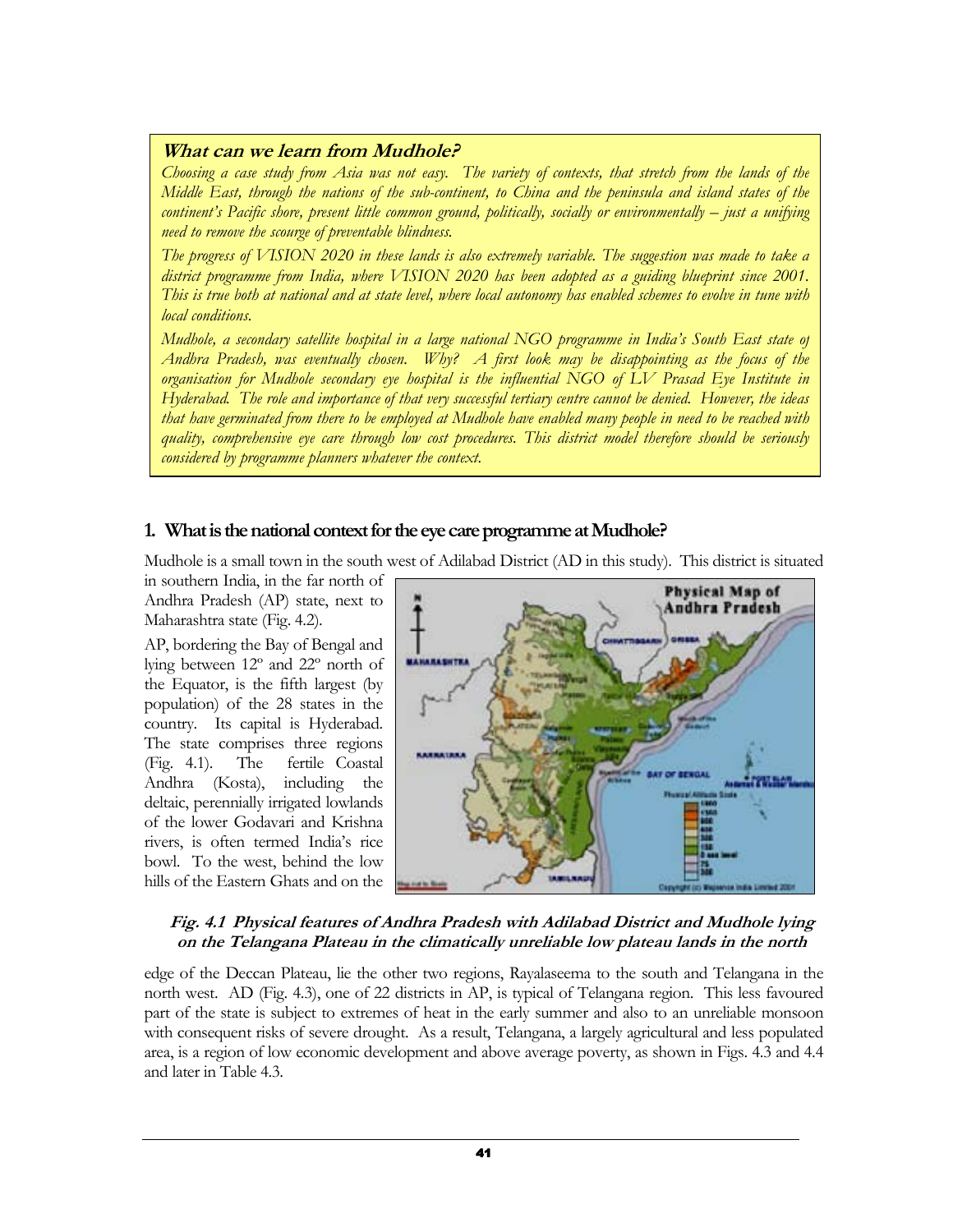



Adilabad DistrictAndhra Pradesh<br>Population Map **AZZIRO MAHARASHTRA** CHILATTIBOARH skinada united !! Bay of Bengal <u>Mig not to Sea</u> Legend 23 milli AMILNADU **M.DID** 

Fig. 4.3 Location of Adilabad District in the far north of Andhra Pradesh state, showing the distribution of the population by district at the time of the 2001 census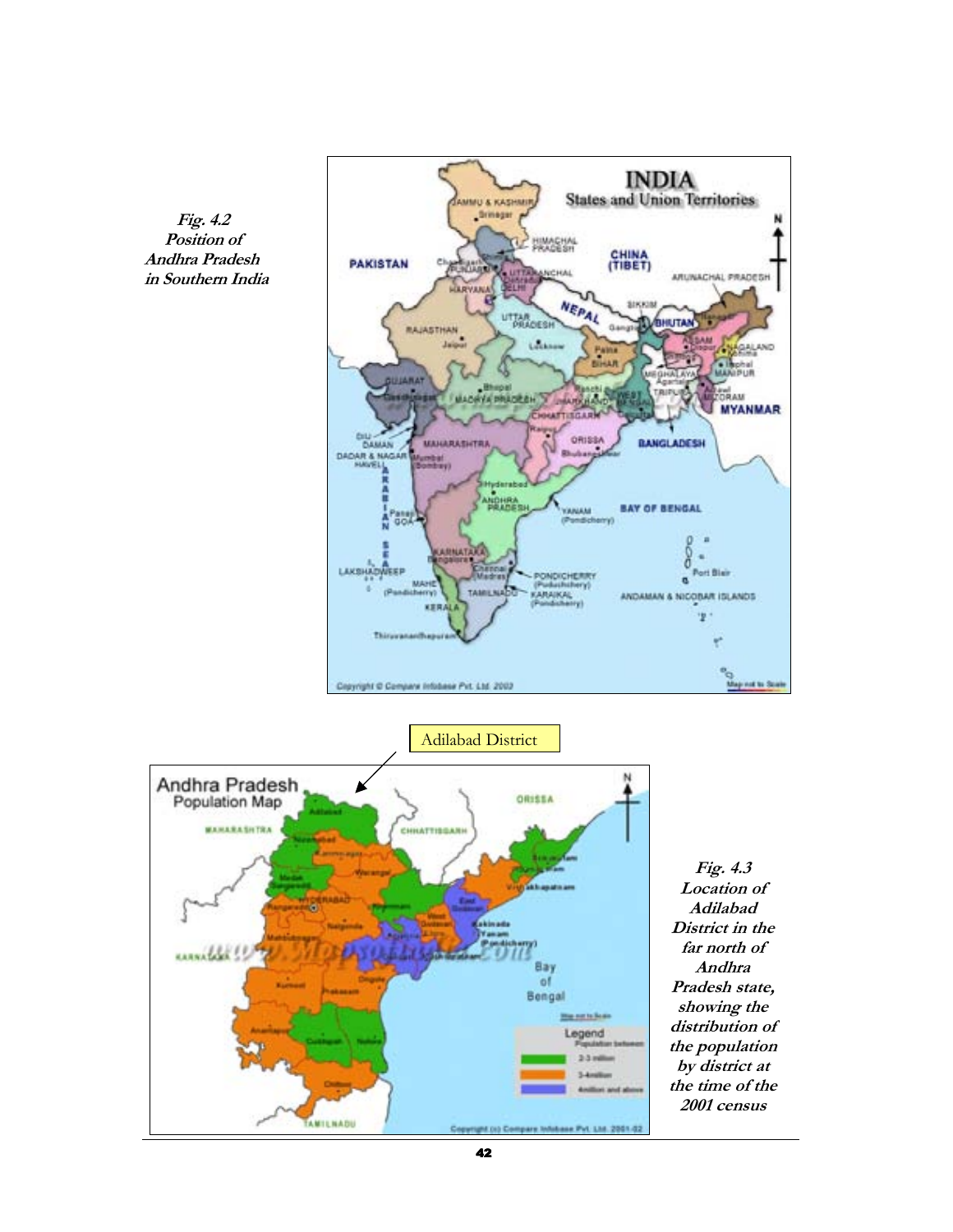

### Fig. 4.4 Levels of economic development in India as an indicator of wealth distribution (2001) and of relative poverty in northern Andhra Pradesh (Adilabad District in Telangana region)

- Andhra Pradesh is 73% rural.
- 85% of the poor are rural, especially in AD in Telangana region.
- 70% of the rich are urban, largely in and around Hyderabad.
- 6.67% in AP are unemployed.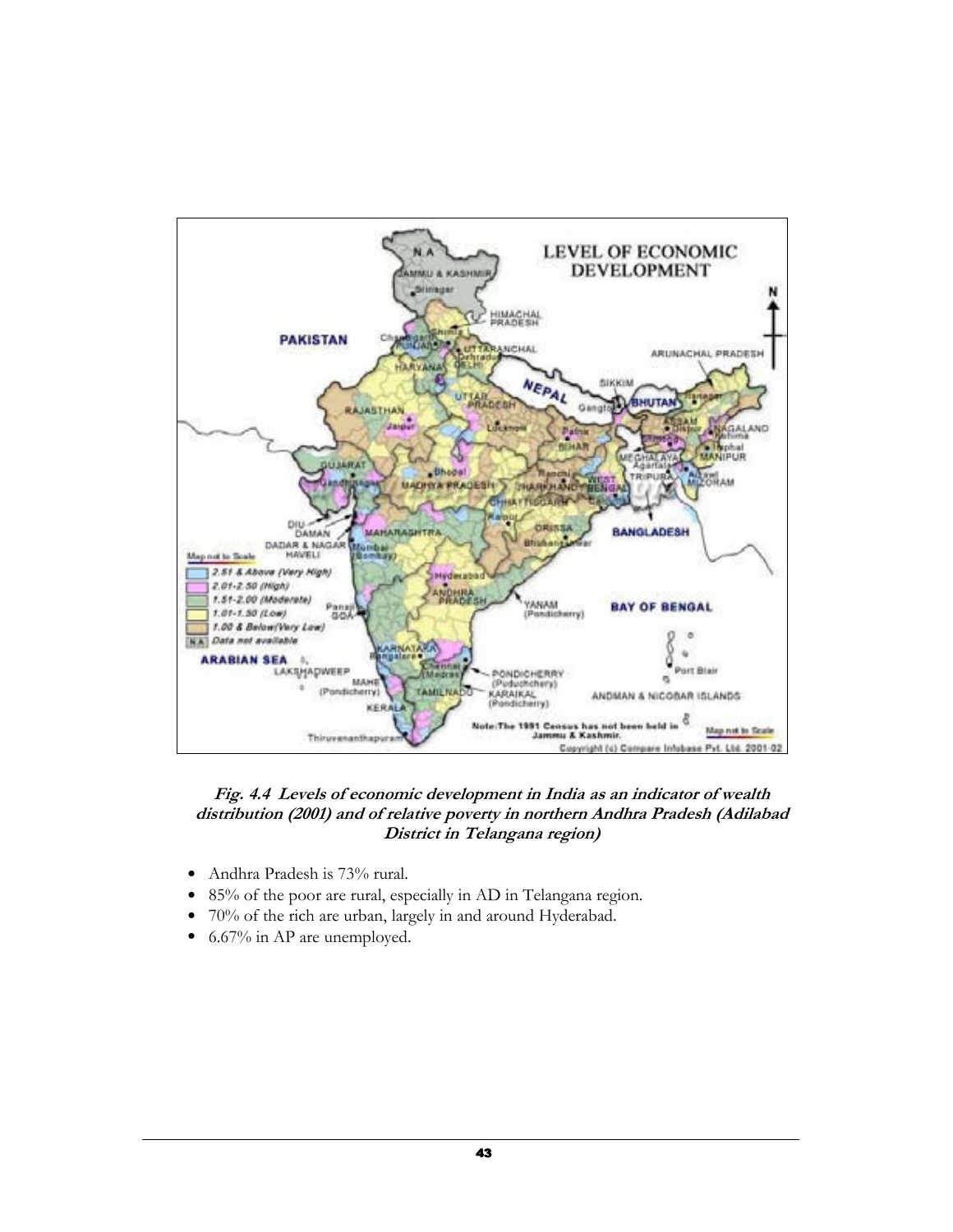2. Is there government support for community eye care at national and state levels? 2. Is there government support for community eye care at national and state levels?

result, the Indian government in 1976 took a global lead in recognising prevention of blindness as one of the government's 20 priorities – encouraging health education, planning an A nationwide sample in a survey carried out by the Indian Council for Medical Research, 1974-6, showed a blindness prevalence of 1.34% (and a cataract contribution of 55%). As a A nationwide sample in a survey carried out by the Indian Council for Medical Research, 1974-6, showed a blindness prevalence of 1.34% (and a cataract contribution of 55%). As a result, the Indian government in 1976 took a global lead in recognising prevention of blindness as one of the government's 20 priorities – encouraging health education, planning an appropriate infrastructure and organising eye camps. Developments in succeeding years are headlined in the following chart and considered on the nest page. Despite these activities, appropriate infrastructure and organising eye camps. Developments in succeeding years are headlined in the following chart and considered on the next page. Despite these activities, blindness prevalence continued to increase through to the turn of the century, eventually leading to the more radical approach offered by VISION 2020. blindness prevalence continued to increase through to the turn of the century, eventually leading to the more radical approach offered by VISION 2020.

# Table 4.1 Development time line for PBL in India and Andhra Pradesh (not to scale) Table 4.1 Development time line for PBL in India and Andhra Pradesh (not to scale)

showing key dates in the growth and means of government support for community eye health at national and state levels showing key dates in the growth and means of government support for community eye health at national and state levels

| <b>AIGNI</b>                                                                                                                       |      | ANDHRA PRADESH and MUDHOLE                                                    |
|------------------------------------------------------------------------------------------------------------------------------------|------|-------------------------------------------------------------------------------|
| national survey<br>Danish assistance prog. Increases infrastructure at all levels<br>Government adopts PBL as a priority following | 1976 |                                                                               |
| Government accepts WHO Almata Declaration of PHC for all                                                                           | 1978 |                                                                               |
| National health policy includes control of blindness                                                                               | 1983 |                                                                               |
| Increased prevalence shown by PBL national survey                                                                                  | 1986 |                                                                               |
| Other INGOs follow HKI lead and become involved in Indian<br>PBL, especially with cataract                                         |      |                                                                               |
|                                                                                                                                    | 1987 | LV Prasad Eye Institute (LVPEI) established                                   |
| Decentralisation of PBL proposed - 5 district pilots across India                                                                  | 1991 |                                                                               |
| District Blindness Control Societies to plan and implement PBL                                                                     |      |                                                                               |
| Review leads to recommendation to decentralise to all districts                                                                    | 1993 |                                                                               |
| 7 states with<br>7-year World Bank investment programme in 7<br>highest prevalence of blindness                                    | 1994 | Andhra Pradesh becomes one of the seven states in the<br>World Bank programme |
|                                                                                                                                    | 1996 | Mudhole Rural Eye Centre (1st LVPEI satellite) in December.                   |
| National survey shows decrease in prevalence of blindness<br>National adoption of VISION 2020 in late October                      | 2001 | AP adopts VISION 2020 on October 4th                                          |
|                                                                                                                                    | 2002 | AP Right to Sight Society is founded                                          |
|                                                                                                                                    | 2003 | First Vision Centre in Mudhole catchment opens at Bhainsa                     |
| 400 District Blindness Control Societies (DBCSs) active in 600<br>districts under state government control                         | 2006 | 23 DBCSs are active in AP                                                     |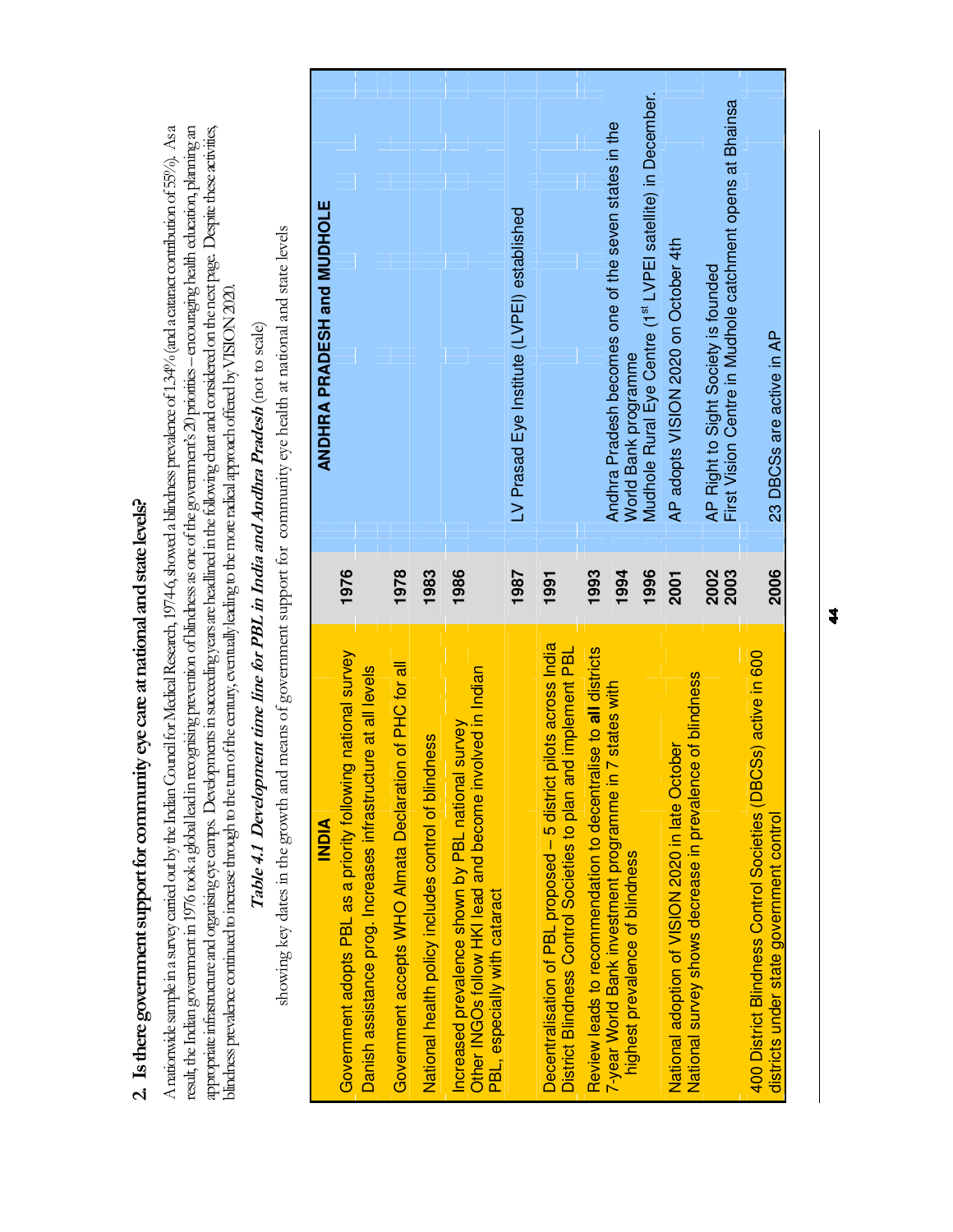Some key events in the growth of PBL support over the past fifteen years:-

1991 – Nationally the 5 pilot districts for PBL decentralisation were carefully selected and widely distributed. They each had populations of about 2 million.

The District Blindness Control Societies (DBCSs) were to be autonomous groups of locally assembled experts, providing local planning expertise, with stakeholders from public and private sectors and from voluntary associations. A district programme manager (usually an individual retired from public service) was selected and given an honorarium and a vehicle. Each DBCS was to be chaired by the District Magistrate or Deputy District Commissioner.

Funding came directly from the national government channelled through the districts. The amount was related to need and track record for efficiency. 1991-92 brought a 150% improvement in cataract surgeries by the worst performers and 300% by the best. 60-70% of the improvement came through NGO

involvement - they were given subsidies and reimbursed costs for holding screening camps and transporting patients to hospital. Part of the DBCS funding (25-30%) was based on subsidy per case.

The success of this policy was acknowledged in a 1993 review and a national recommendation followed to decentralise and extend the DBCS approach nationwide.

1994-2001 – The World Bank invested USD 118 million in PBL programmes in 7 states with highest prevalence (>1.5) in the earlier (1986) survey. The programme supported more than 12m surgeries (40% sight restoring) in the public sector (with some cost-recovery) to those presenting <6/60. In the first three years, 1994- 1996, 200 DBCSs were set up in the 7 states, including Andhra Pradesh.

Eye care is now about 30-40% public, 30-40% highly subsidised through I/NGOs and 30% in private hospitals. DBCSs persuade private hospitals to join the scheme through a wide application of surgery subsidies.

 $2002$  – Following the decision of  $AP$  to adopt VISION 2020 in 2001, the state formed the **Right to** Sight Society (AP RSS) chaired by the Chief Minister. This has two bodies. (1) The governing body, with the Health Minister as vice chair, has a membership that equates government representation with that from NGOs and private bodies. It determines broad policy and the allocation of funds (presently 60% state but with reduction to 40% planned by 2020 through NGO subsidy and cost-recovery). (2) The executive has an eminent ophthalmologist as vice chair and the same balanced representation in its membership and on sub-committees. This body devises improvements to eye care services to implement VISION 2020 strategies and to improve the residency programme. Although this two-layered model is still evolving, it is being adopted by other state societies and as a model for national PBL organisation.

The AP RSS receives an annual budget (INR160m/year) to invest in the three pillars of the VISION 2020 programme - disease control, human resource development and the strengthening of infrastructure. Additional funds are available through an IOL subsidy (INR750), which increases to INR1000 for screening and surgery transport in difficult to reach areas. Graded incentives also encourage higher performance levels. The success of the rural eye centre at Mudhole, featured in this second case study, is due in part to the support of the AP RSS, whose wide ranging activities are summarised in Table 4.2, on the following page.

2006 - Each Indian state has the autonomy to select the cost-recovery measures they think appropriate. In AP, state hospitals have not practised cost-recovery for the last 18 months, just charging a registration fee and a charge per item. As will be seen later, Mudhole and its linked centres do not reflect the state's practice of long term dependence on subsidy. A strong feature of this successful project is the drive for cost-recovery and targeted sustainability at each individual rural eye centre.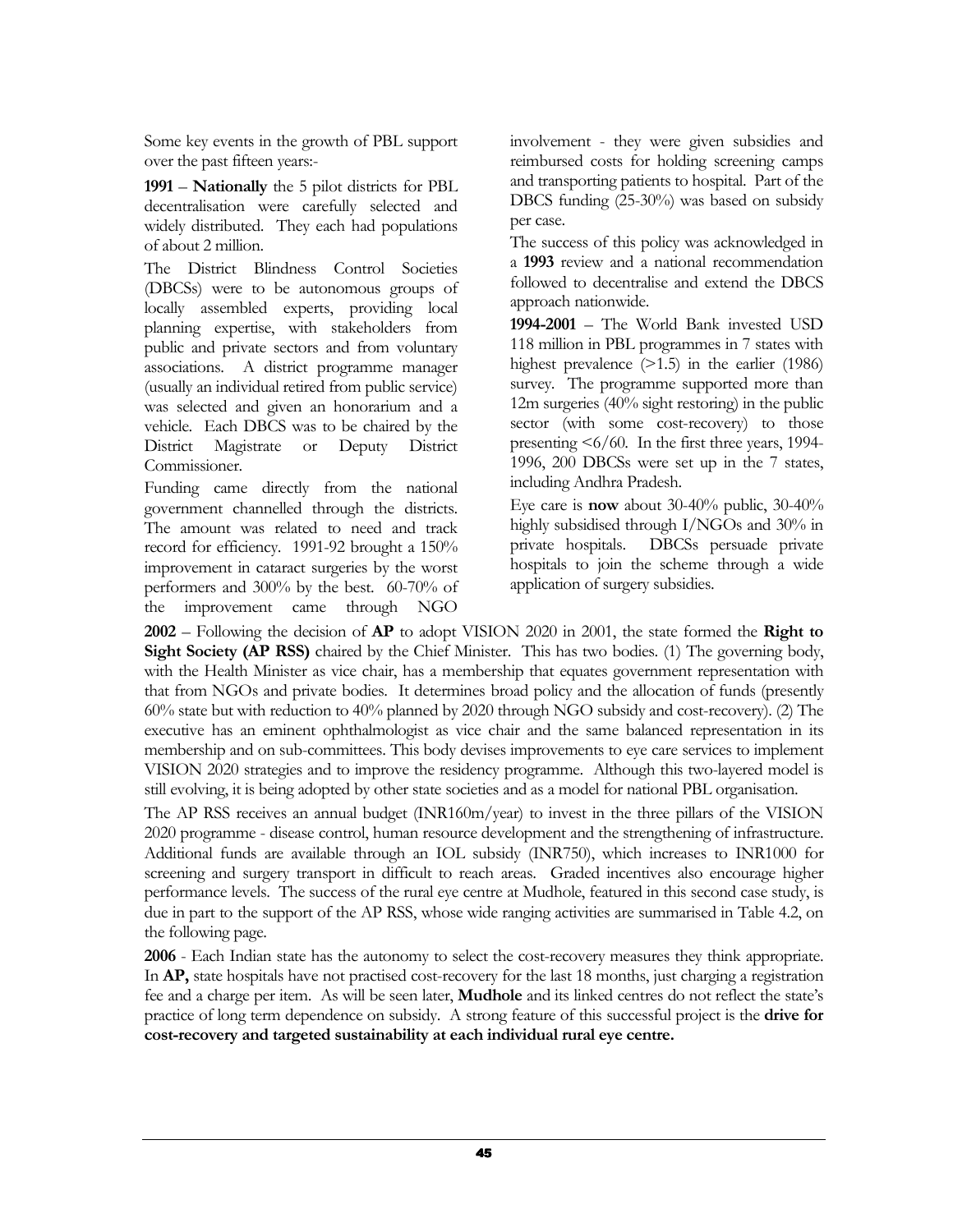

Table 4.2 Activities of the Andhra Pradesh Right to Sight Society (from 2002)

Table 4.2 Activities of the Andhra Pradesh Right to Sight Society (from 2002)

| <b>DISEASE CONTROL</b><br><b>STRATEGY</b> | ACTIVITY                                           |
|-------------------------------------------|----------------------------------------------------|
| Cataract                                  | Prompt grants for free cataract surgeries with     |
|                                           | enhanced support in remote areas - over 26%        |
|                                           | increase in surgeries in AP state 2002-2005        |
| Refractive Error                          | Screening in all government and aided schools      |
|                                           | with free spectacles to all children with          |
|                                           | significant refractive error and to elderly people |
|                                           | below poverty line – giving a state increase of    |
|                                           | 3,659% in free distribution 2002-2005              |
| <b>Corneal Blindness</b>                  | Distribution of Vitamin A capsules                 |
| Primary Eye Care                          | Planned establishment by Dec. 2006 of vision       |
|                                           | centres in government primary health units         |
| <b>Childhood Blindness</b>                | Development of 4 government CB units               |
| Diabetic                                  | Planning for a workshop to identify strategies to  |
| Retinopathy                               | manage DR in AP to be implemented in               |
|                                           | government medical college hospitals               |
| Low Vision Care                           | Planning for a workshop to identify strategies to  |
|                                           | develop LV care centres in government              |
|                                           | teaching institutions and to make LV care part     |
|                                           | of ophthalmic residency curriculum                 |
| Eye Banking                               | One eye bank to be established per 20m people      |

# **HRD ACTIVITIES** HRD ACTIVITIES

- programme managers 850 Os for a population of 76m programme managers – 850 Os for a population of 76m e.g. specific disease 1. Training of ophthalmologists, e.g. specific disease fellowships, IOL treatment, training trainers, district fellowships, IOL treatment, training trainers, district 1. Training of ophthalmologists,
- Funding residency programmes to promote O specialisation 2. Funding residency programmes to promote O specialisation
- Funding fellowship programmes to promote sub-specialties 3. Funding fellowship programmes to promote sub-specialties  $\vec{a}$   $\vec{a}$ 
	- Providing grants for Os to attend academic conferences 4. Providing grants for Os to attend academic conferences  $\frac{1}{2}$  is
- Training MLOPs e.g. refresher, CEH and technician courses 5. Training MLOPs – e.g. refresher, CEH and technician courses  $-650$  MLOP<sub>s</sub> – 650 MLOPs
	- 6. Training ophthalmic nurses refresher courses and phaco Training ophthalmic nurses - refresher courses and phaco assistance assistance  $\vec{6}$ 
		- 7. Upgrading libraries for residency programmemes in eye Upgrading libraries for residency programmemes in eye departments departments  $\mathbf{r}^{\mathbf{i}}$ 
			- 8. Upgrading teaching/learning aids Upgrading teaching/learning aids  $\ddot{\textbf{8}}$
- In state training facilities are provided for all eye care cadres 9. In state training facilities are provided for all eye care cadres  $\ddot{\circ}$

# IS ACTIVITIES IS ACTIVITIES

- 1. Strengthening equipment base in government and NGO sector eye Strengthening equipment base in government and NGO sector eye  $\ddot{ }$ 
	- 2. Supplying of eye screening kits to all DBCSs hospitals<br>Supplying of eye screening kits to all DBCSs  $\overline{\mathbf{a}}$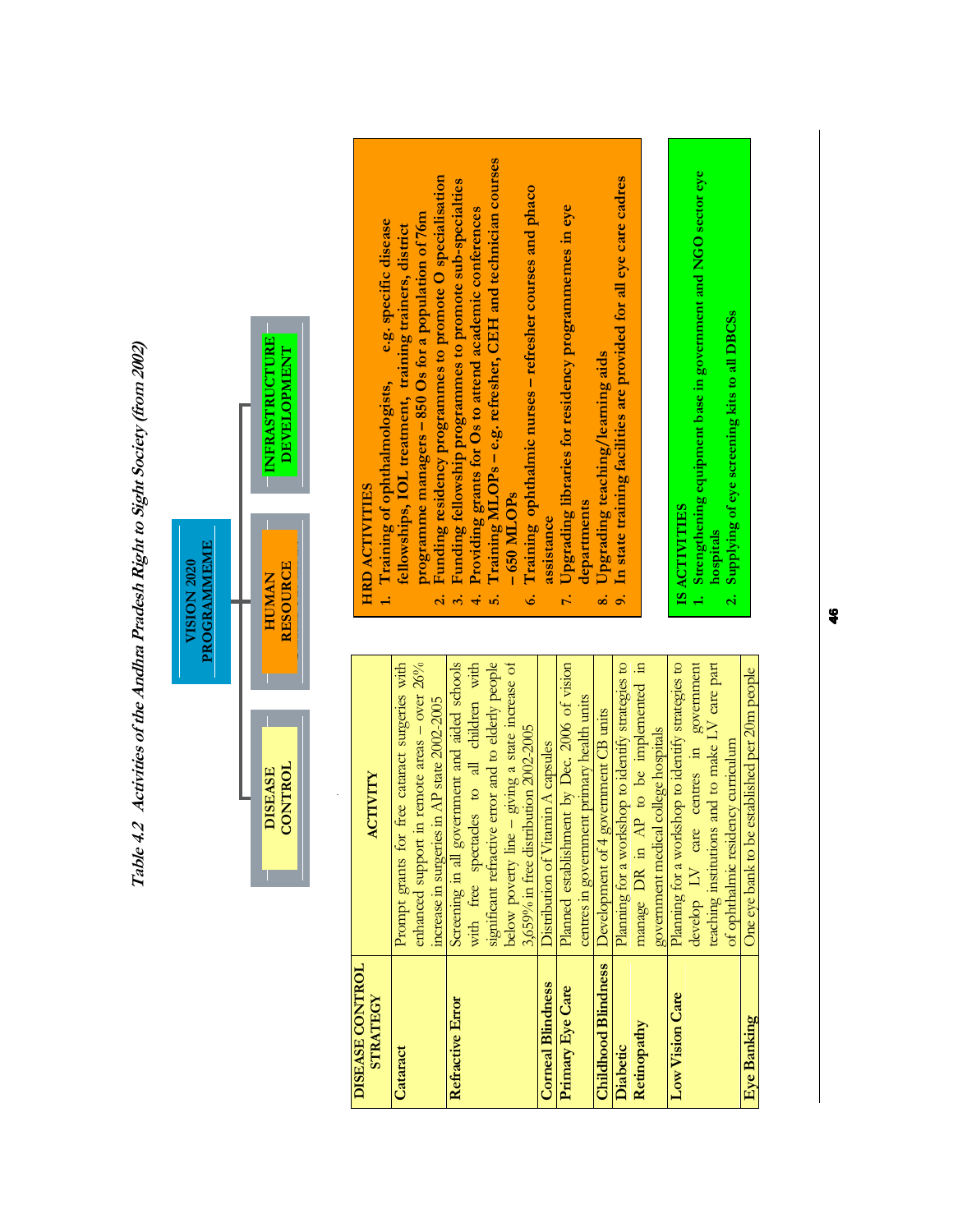### 3. Needs Assessment 1 – What are the population characteristics of Adilabad District in Andhra Pradesh?

Some maps and statistics are included to show a number of important demographic characteristics of the case study area – for Adilabad District (AD) if available and for Andhra Pradesh state at large. The problems outlined have been a key factor in selecting the Mudhole site for a rural eye centre as a pioneering satellite project.







- The map (Fig. 4.3) and Table 4.3 show the lower than average population numbers and lower density in AD, despite a higher growth rate, than for AP as a whole. While Mudhole, serving a population of 0.5m, complies with the model size for a VISION 2020 district programme, the relatively small and scattered farming population clusters in its catchment area have had to be carefully considered in the integrated PBL plan to serve these rather isolated communities.
- The maps (Figs. 4.4, 4.5 and 4.6) and Table 4.3 show further problems for AD. Despite the industrial growth of the state capital Hyderabad, the population growth of AP remains lower than average for

India. The relative poverty of rural AP and especially AD, with larger family size associated with the higher than average population growth, is accompanied by lower literacy levels especially for women. These factors have presented challenges, for example (1) to educate mothers in particular and the community in general to accept and follow advice and (2) to provide treatments at Mudhole eye centre that can meet long term needs with sustainable resources. Such resources cannot be dependent on either cost-recovery from the majority of patients who are poor or on unreliable long term state support.

Fig. 4.6 Female literacy in India emphasizing the relative disadvantage of Andhra Pradesh and Adilabad District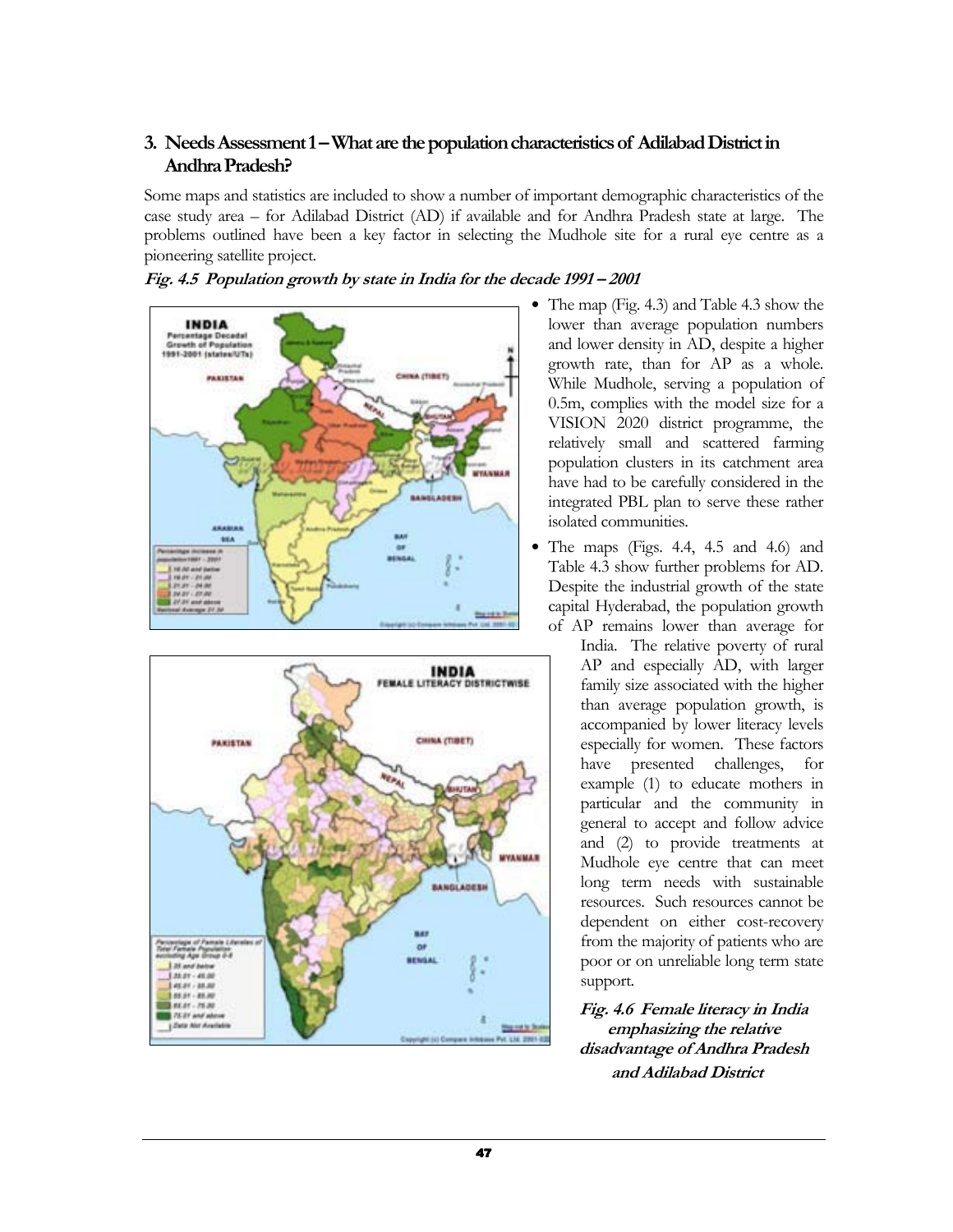| <b>POPULATION PARAMETER</b>                                         | <b>INDIA</b>          | <b>ANDHRA</b><br><b>PRADESH</b> | <b>ADILABAD</b><br><b>DISTRICT</b><br>(if known) |  |
|---------------------------------------------------------------------|-----------------------|---------------------------------|--------------------------------------------------|--|
| KEY STATISTICS - based on 2001 census or as given                   |                       |                                 |                                                  |  |
| <b>Number</b>                                                       | $1,027 \; \mathrm{m}$ | 76.2m                           | 2.5 <sub>m</sub>                                 |  |
|                                                                     |                       |                                 | (Mudhole 0.5m)                                   |  |
| Gender (f/1000m)                                                    | 933                   | 978                             | 980                                              |  |
| Population density/sq.km.                                           | 307                   | 275                             | 154                                              |  |
| Annual growth rate (%)                                              | 1.4                   | 1.8                             | 1.91                                             |  |
| Average life expectancy                                             | 63                    | 62                              |                                                  |  |
| Dependent population (%)                                            | 38.0                  | 42.7                            |                                                  |  |
| Infant mortality / per 1000 live births                             | 61                    | 53                              |                                                  |  |
| Under 5 mortality / 1000 live births                                | 96                    | 67                              |                                                  |  |
| Urban/rural distribution $(\%)$                                     | 28/72                 | 27/73                           | 26/74                                            |  |
| IMPORTANT DEMOGRAPHIC INDICATORS relevant to PBL programme planning |                       |                                 |                                                  |  |
| Access to clean drinking water (%)                                  | 62                    | 67.8                            |                                                  |  |
| Access to good sanitation (%)                                       | 49                    | 42.4                            |                                                  |  |
| Public health expenditure (% of GDP)                                | 5.6 (1997)            |                                 |                                                  |  |
| Child immunization against measles (%)                              | 81 (1996)             | 69.4                            |                                                  |  |
| Enrolment in secondary education $(\%)$                             | 42 (47m, 37f)         |                                 |                                                  |  |
| Enrolment in primary education $(\%)$                               | 77                    | 57.6                            |                                                  |  |
| Literacy in one or more languages (%)                               | 65 (76m, 54f)         | 64 (71m, 51f) $*$               | 53.5 (65m, 41.4f)                                |  |
| Unemployment $(\%)$                                                 | 6.03                  | 6.67                            |                                                  |  |
| Annual per capita income                                            |                       | <b>US\$ 400</b>                 |                                                  |  |
| Below the poverty line $(\%)$                                       | 25                    | 22                              |                                                  |  |
| Living in hunger (% of children under                               | 47                    | 38                              |                                                  |  |
| weight)                                                             |                       |                                 |                                                  |  |

Table 4.3 The population environment of Mudhole – India, AP and AD

\* Andhra Pradesh literacy rate is 26/28 of Indian states; Rural/urban literacy ratio 57/77

### 4. Needs Assessment 2 – What is known about eye diseases and blindness in Andhra Pradesh and Adilabad?

A report by Dr GN Rao<sup>2</sup>, prepared from a population based survey and published in 2001, emphasised the main blindness concerns for India and Andhra Pradesh – providing the evidence that came to launch and sustain a drive to develop a PBL programme along VISION 2020 principles in that state. The report acknowledged not just the human cost but also the economic cost in lost productivity, a serious handicap for an emerging but fragile economy. In brief AP showed:

- A blindness prevalence of 1.84% (about 1.5 m blind) based on visual acuity of  $\leq 6/60$
- An additional 8.09% (6.5m) with significant visual impairment
- A situation with over 70% of this problem needlessly caused by diseases that could be prevented or treated with cost effective interventions
- A situation that could be more than twice as bad by 2020

Additionally, the distribution of blindness prevalence was 1.36% in urban areas and 2.03% in rural areas – stressing the area of greatest need for PBL activity.

The main causes of blindness are set out below in Table 4.4. The possibility of good strategies eliminating 70 – 75 % of all blindness in AP is complemented by the statistics for severe visual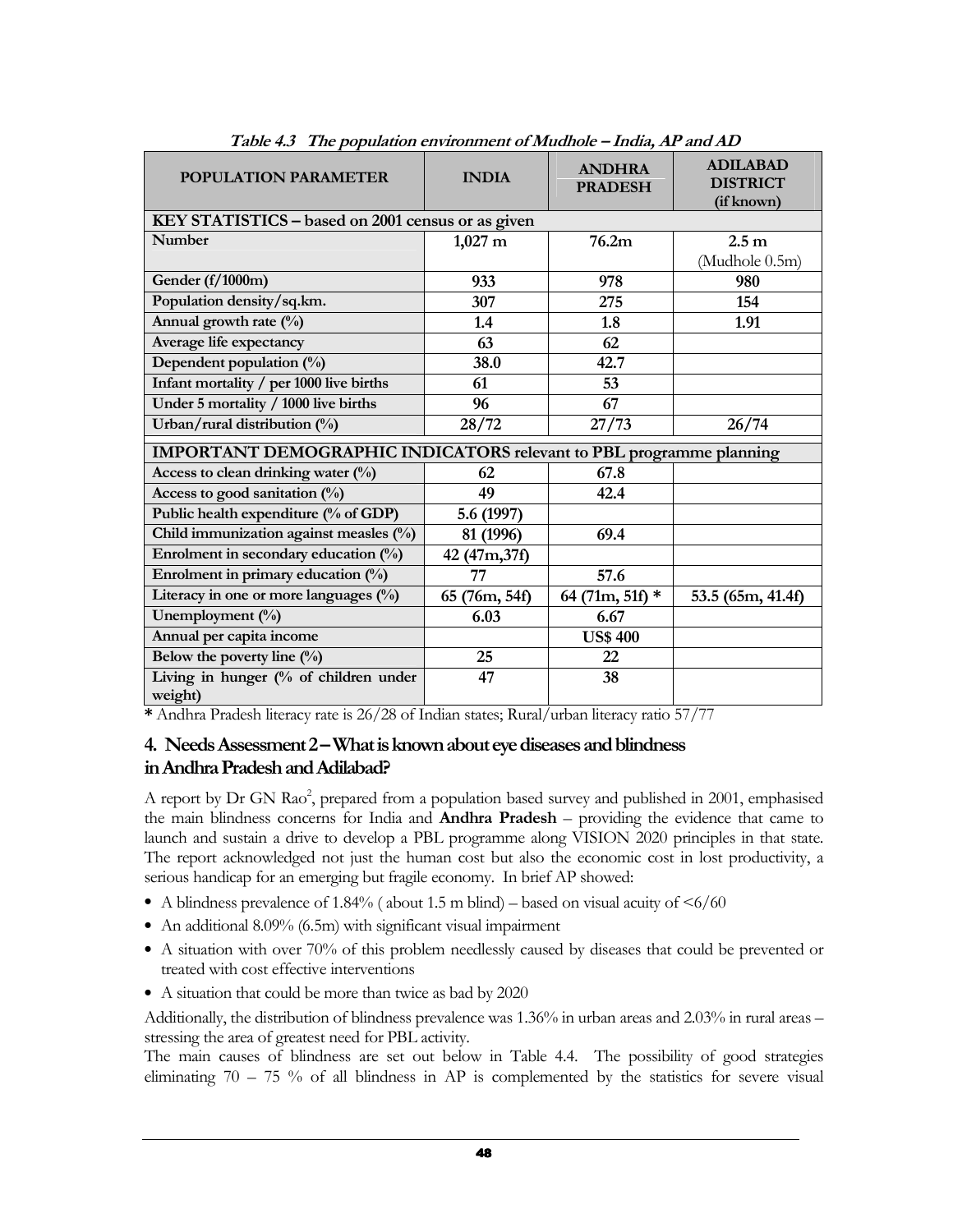impairment that showed a further 45% caused by refractive errors and 40% due to cataract. Those diseases, which can be cured, or prevented, or the progress of blindness arrested, are marked \* below – and the number of blind-person-years potentially to be saved are indicated.

| Causes of<br><b>Blindness</b> | Prevalence<br>$(^{0}/_{0})$ | $\%$ of<br>total | No. Blind | <b>Blind-Person-Years</b><br>(m) if successfully<br>treated | No. Blind in<br><b>Mudhole catchment</b> |
|-------------------------------|-----------------------------|------------------|-----------|-------------------------------------------------------------|------------------------------------------|
| $Cataract*$                   | 0.81                        | 44.0             | 660,000   | 3.58                                                        | 4,356                                    |
| <b>Refractive</b><br>$Error*$ | 0.30                        | 16.3             | 240,000   | 7.84                                                        | 1,584                                    |
| <b>Retinal Disease</b>        | 0.20                        | 10.9             | 165,000   |                                                             | 1,089                                    |
| Glaucoma*                     | 0.15                        | 8.2              | 125,000   | 0.38                                                        | 825                                      |
| Corneal<br>Disease*           | 0.13                        | 7.1              | 100,000   | 2.67                                                        | 660                                      |
| <b>Optic Atrophy</b>          | 0.11                        | 6.0              | 90,000    |                                                             | 594                                      |
| Amblyopia                     | 0.08                        | 4.3              | 65,000    |                                                             | 429                                      |
| Microphthalmos                | 0.02                        | 1.1              | 16,000    |                                                             | 105                                      |
| Other                         | 0.04                        | 2.2              | 32,000    |                                                             | 211                                      |

Table 4.4 Causes of blindness (visual acuity <6/60) in Andhra Pradesh in 2001, extrapolated from a population based survey

Despite these statistics and the intention of reducing blindness prevalence considerably with a concentration on the diseases marked\*, data on surgical outcomes, notably for cataract, has indicated high failure rates in rural areas. Reasons given have referred to the methods and quality of cataract treatment, inadequate post-operative care and insufficient refractive correction. The task of developing an improved eye care model has had to confront these problems and also secure sustainable improvement in a society with scarce financial resources. The approach adopted at Mudhole, described in the pages that follow, has achieved accelerating progress following VISION 2020 principles.

### 5. Mudhole – Bhosle Gopal Rao Patel Rural Eye Centre (Secondary Level) - Fig. 4.7 What are the resources for district eye care?

### 5.1 Human resources

Table 4.2 highlights the support offered through the AP Right to Sight Society, in increasing the human resource pool for Mudhole and elsewhere in the state. This support has been considerable. The availability of professional staff in all cadres is good with full in-state facilities to train, upgrade and refresh as necessary. The problem lies at times in the unequal HR distribution between hospitals and PEC centres in remote and central areas - there is no HR mobilisation policy.

The International Centre for the Advancement of Rural Eye Care (ICARE), a leadership and training centre and part of the tertiary L.V. Prasad Eye Institute (LVPEI) in Hyderabad, has evolved a model eye care team to provide secondary level services to a population of 0.5 to 1 million in areas poorly reached by the state system. This model arose from an expression of need from the local community to have a facility providing high quality affordable eye care as close to them as possible. It was first employed at Mudhole (opened in 1996) and subsequently introduced at a number of other secondary eye hospitals, tributary to LVPEI. It recognises the equal importance of all cadres of workers in providing truly comprehensive eye care. The resulting HR team at Mudhole is partly cross-functional, especially for non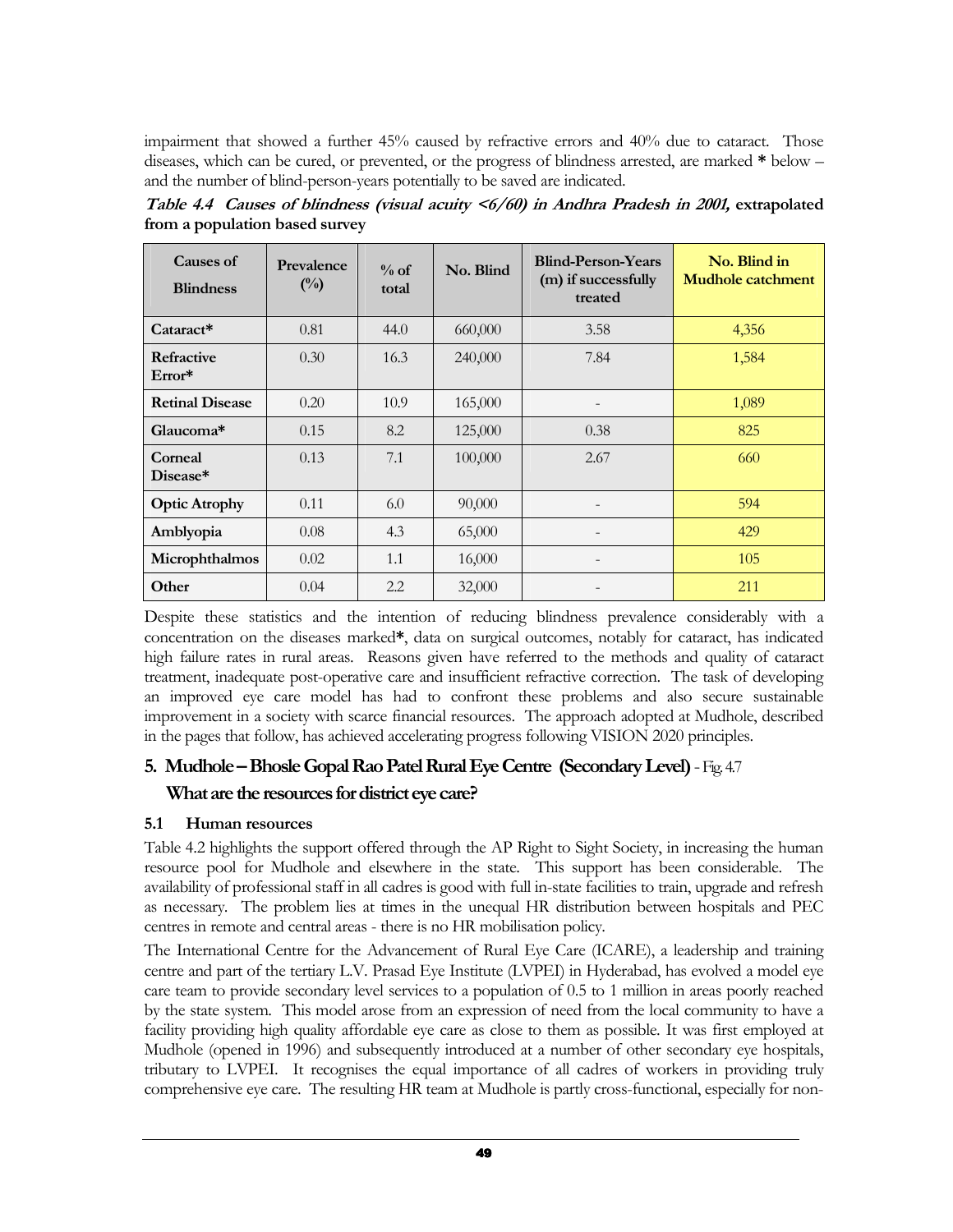clinical staff. Neither absence nor extremes of work load create problems of service breakdown, as staff are trained to move sideways to undertake roles outside their normal work. The well integrated team is shown in the following chart (Fig.4.8) and many roles are then summarised.



### Fig.4.7 Mudhole Rural Eye Centre, Adilabad District

The first of 6 (by June 2005) secondary eye hospitals, satellite to LVPEI – built on land gifted by the community (partly as a response to the reputation of LVP) and serving a population of 500,000 over an area with a radius of 50-60 km.



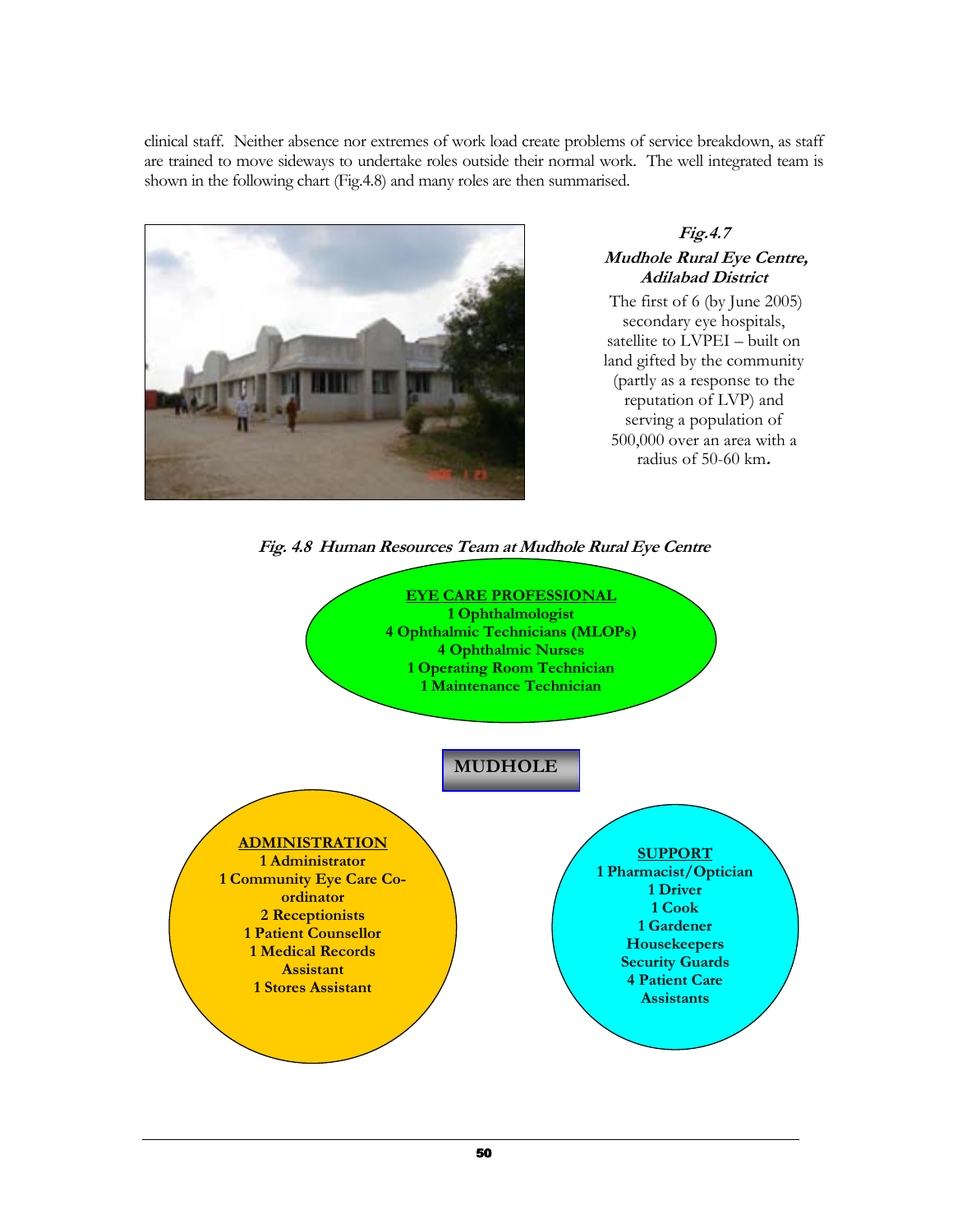Team cohesion, commitment and ownership are fostered by local recruitment and the chance to live at home. There is good hospital/community rapport providing a sustainable programme for HR provision. Vacancies are quickly filled by word of mouth or the local district paper. Training is largely undertaken at ICARE-LVPEI, combining theory with hands-on experiences. Completion of this training is followed by appointment to the rural eye centre and access to performance related salary increases and promotion. Only the ophthalmologist has been externally recruited and therefore lives on site.

### Professional roles

### 1. Ophthalmologist

The comprehensive role covers:

- High quality extracapsular surgery with posterior chamber IOL implants, sustained by regular educational updates and good quality equipment
- Clinical quality assurance for the eye care team
- Planning, implementation, management and evaluation of eye care programmes and services skills derived through a six month diploma in CEH at ICARE
- Training clinical staff

### 2. Ophthalmic Technician (MLOP)

Either a three-year trained ophthalmic technician or a one-year trained vision technician

### • Service centre role for ophthalmic technician covers:

(1) Taking patient history, assessing visual acuity, refraction, external eye examination, slit lamp biomicroscopy, applanation tonometry, keratometry, A-scan for IOL calculation and perimetry for visual fields

(2) Training clinical and non-clinical staff

- (3) Delivering low vision services (after training at LVPEI)
- Community role for ophthalmic technician involves:

(1) Screening and refraction services in PEC centres

(2) Screening in the community, including schools

### • The vision technician provides

Management of Vision Centres in the community for screening, refraction and referral of cases to the secondary service hospital

### 3. Ophthalmic Nurse

Mostly recruited for training from the community without previous nursing experience (although a trained general nurse is preferred if available) to:

- Assist in all surgery
- Provide ward care for in-patients

### 4. Operating Room Technician (Nurse)

This technician, together with a cross-skilled ophthalmic nurse, provides theatre support through:

- Preparing the patient and operating room for surgery
- Sterilising equipment
- Giving supervised local anaesthesia

### 5. Maintenance Technician

This role at Mudhole is unique in AP. The holder provides vital equipment maintenance support (largely preventive) within the secondary hospital so ensuring that most equipment remains in use. S/he also looks after the facility's electricity and plumbing systems and provides training for individuals from other centres.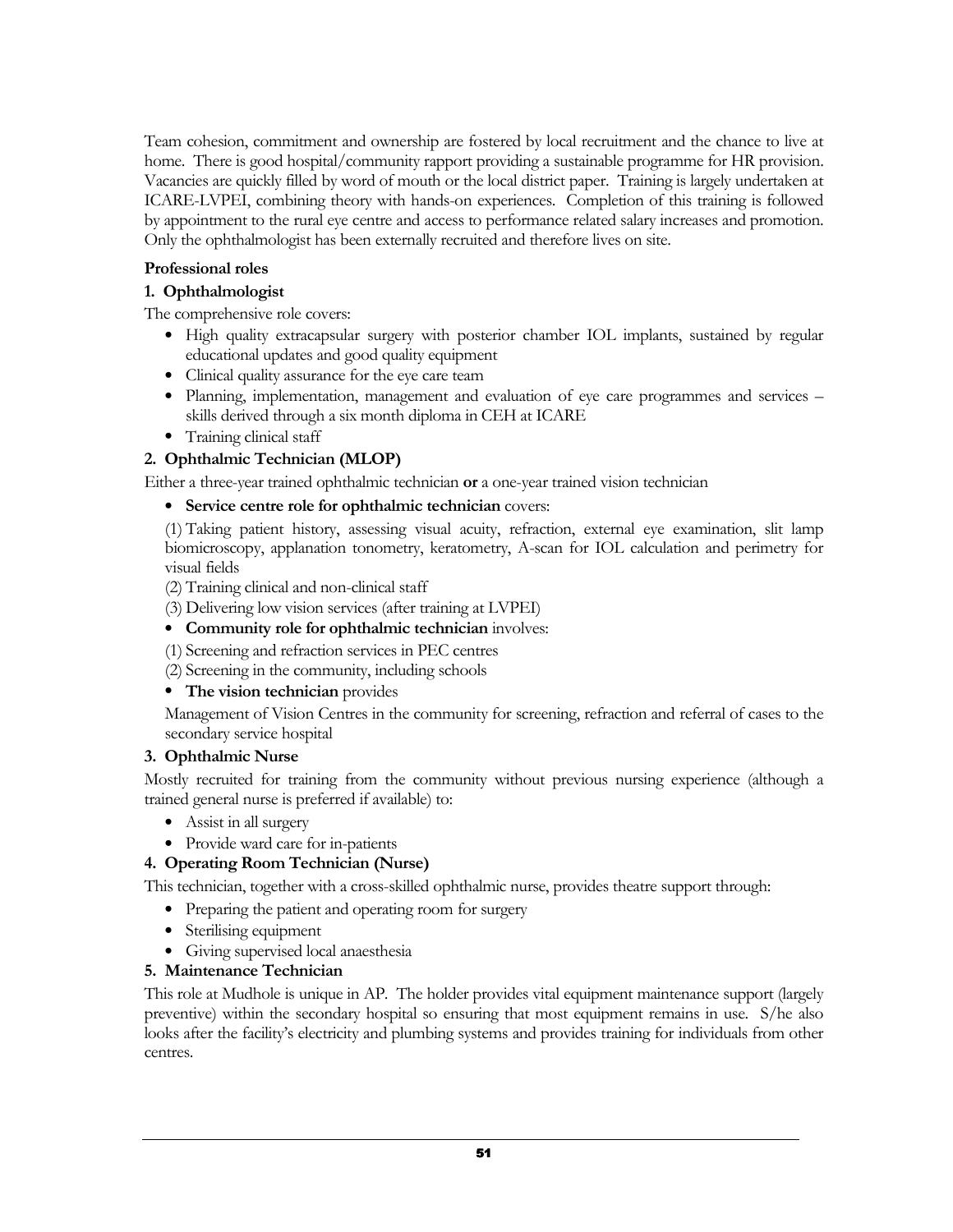### Administrative roles

### 1. Administrator (Eye Care Manager)

This is a vital role in the co-ordination and supervision of all non-clinical services. One year training is provided at ICARE to develop necessary skills in HR, finance and material management. Responsibilities include:

- All aspects of patient administration finding, assessing for free/paid care, organising services, counselling, record keeping
- Overseeing the CEC programme (see '2' below)
- Liaising with agencies
- Managing finances
- Infrastructure management site, buildings, equipment and medical resources
- Ensuring quality of non-clinical care
- Working if necessary cross-functionally with other administration team members
- Building and maintaining good morale and a teamwork ethos

### 2. Community Eye Care (CEC) Co-ordinator

The role serves the community in two significant ways  $-$  (1) linking those in the community in need with the eye care centre; (2) providing preventive care at the community level. Community and school outreach programmes are integral to service delivery and a primary way of generating service demand. The post involves:

- A responsibility for both community screening and community-based rehabilitation programmes
- Logistics of referral to eye centre
- Promotion of eye health awareness programmes
- Supervision of a small team of field workers drawn from the local community who deliver PEC services
- Training the nearest of kin of the incurably visually impaired in the personal and social skills needed to encourage self reliance and self worth

### 3. Receptionist

This person is the first contact for the patient at the eye care centre. The respect shown to the patient contributes highly to community appreciation, reputation and uptake of services – and therefore also to income in a system targeting financial sustainability for its eye care programme.

### 4. Patient Counsellor

The role is to enhance patient satisfaction by:

- Explaining surgical procedures to patients
- Assessing the paying ability of each patient
- Advising the appropriate fee-tier for the surgical package in the ICARE scheme

### 5. Medical Records Assistant

Responsibility includes the accurate filing and retrieval of records, and the maintaining of accurate patient statistics with regard to diagnosis and treatment.

### 6. Stores Assistant

Responsibility involves maintaining an inventory of supplies and the anticipation of future need – based on an ICARE model.

### Support roles

### 1. Pharmacist/Optician

Both roles involve achieving a balance between good quality of services and free services for those who cannot pay. Well-trained professionals can help the drive towards the centre's financial self-sufficiency as well as achieving greater patient satisfaction by ensuring all services are available under one roof.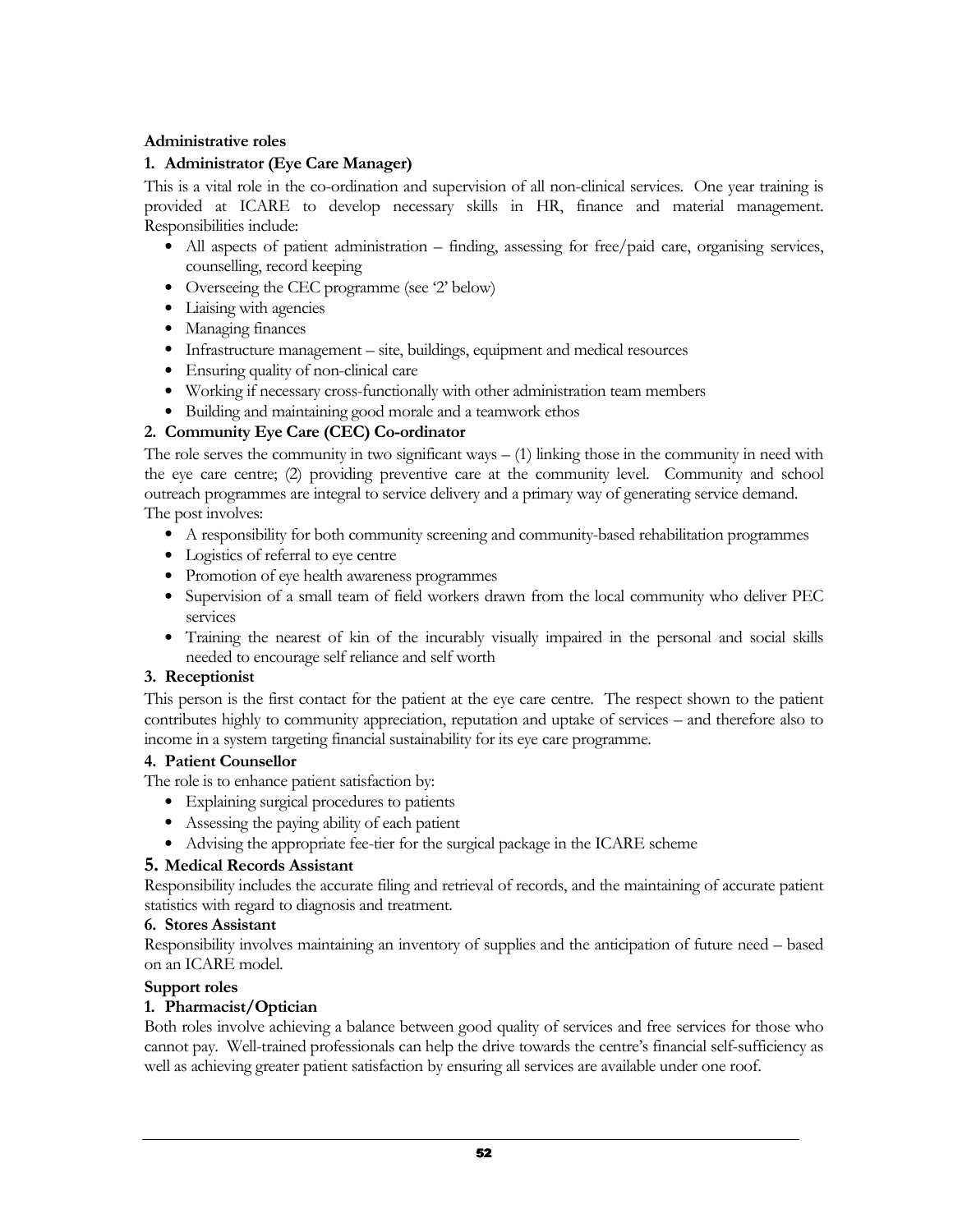2. Other support staff – driver, cook, gardener, housekeepers, security guards and voluntary patient care attendants maintain an efficiently functioning and user-friendly centre.

ICARE has established partnerships enabling it to monitor the programmes of other local or international organisations involved in delivering community eye care – in terms of quality of service, selfsustainability and the extent to which the population's needs are being met. Sharing and then learning from periods of both good and disappointing performance enhances the opportunities for all to improve their programmes for reaching the VISION 2020 targets.

### 5.2 Infrastructure

AP with a population of about 76m has 23 district hospitals (50/50 public/private), 15 of which are training centres, 70 secondary hospitals, e.g. Mudhole, together with a developing network of community health centres, primary health centres and vision centres. Equipment (much of it provided through the World Bank Programme) is the responsibility of the RSS/DBCS or NGO. Table 4.2 summarises the equipment contributions from the AP RSS. However at Mudhole, as with all LVPEI satellites, funding for these needs comes from the local NGO – **LVPEI.** This organisation has the capacity itself to attract competitive funding. As a result, the equipment at Mudhole is broadly satisfactory and supplies are secure.

The eye care services in and around Hyderabad, Adilabad District and Mudhole fit within a 4-tier pyramidal structure, as in Fig. 4.9 – of which levels 3 and 4 conform to the VISION 2020 model. The foundation is this model's strong community base.

Fig. 4.9 LVPEI/ICARE model for the provision of community eye health – in the process now of being implemented in other parts of India and the developing world



LV Prasad Eye Institute – provides advanced and tertiary eye care, training of trainers, other training programmes, research, low vision and community eye health training, planning and policy formulation. This centre is responsible for the functioning of the whole pyramid.

There is a careful separation of responsibilities between the four tiers – avoiding duplication and enhancing the efficiency and effectiveness of allocated responsibilities for each tier. Nevertheless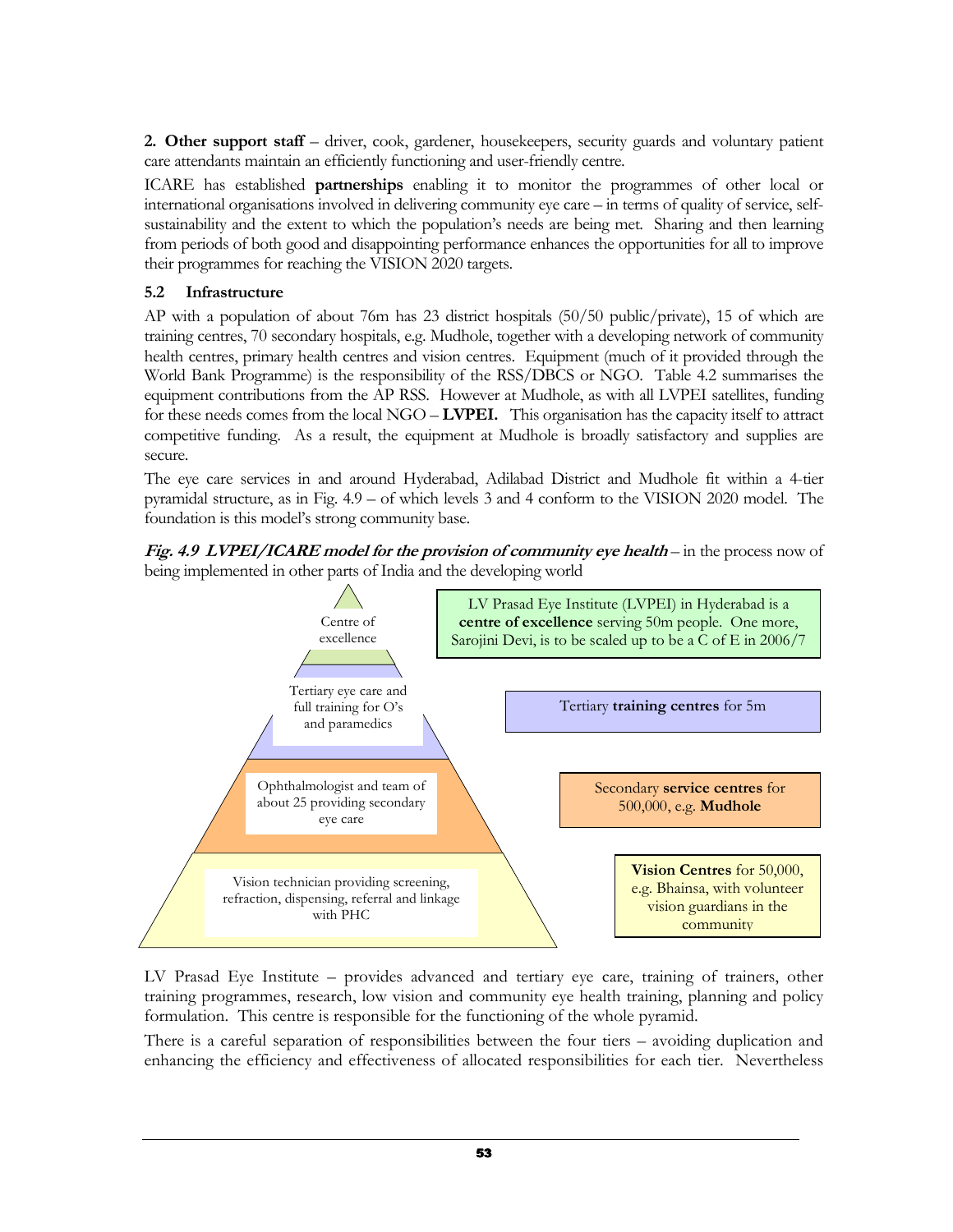good interaction between the tiers is critical to the success of the model - including the studied example of Mudhole, one of presently six LVPEI satellite hospitals.

The infrastructure provision, as with the human resources, is designed to an LVPEI model. Mudhole, has 13,000 square feet of floor space designed to provide:

- 1. Outpatient area, including:
	- Reception area for patient registration
	- Waiting areas for paying and free (see Fig.4.10)

### Fig. 4.10 Waiting room for free patients at Mudhole rural eye centre

• Screening rooms for taking history and initial examination by ophthalmic technician (see Figs. 4.11, 4.12)

### Fig. 4.11 Screening room 1 at Mudhole rural eye centre

- Examination room for ophthalmologist to complete examination and advise patient on problem management
- Counselling room for explaining surgery and assessing socioeconomic status
- Investigations room for calculations of intraocular lens power
- Biochemistry lab for blood and urine testing
- Eye donation centre
- Toilets
- 2. Operation Theatre, including:
	- Pre-operative room
	- Staff changing rooms
	- Scrub area
	- Air conditioned operating room
	- Sterilization room
- 3. Inpatient area, including:
	- Six rooms of three types for the three-tier fee structure for paying patients – 10 beds

### Fig. 4.13 A ward for non-paying patients at Mudhole rural eye centre







Fig. 4.12 Screening room 2 at Mudhole rural eye centre

- Two wards for non-paying patients, 1 male, 1 female – total 10 beds (Fig. 4.13)
- Nursing station
- Two patient dining rooms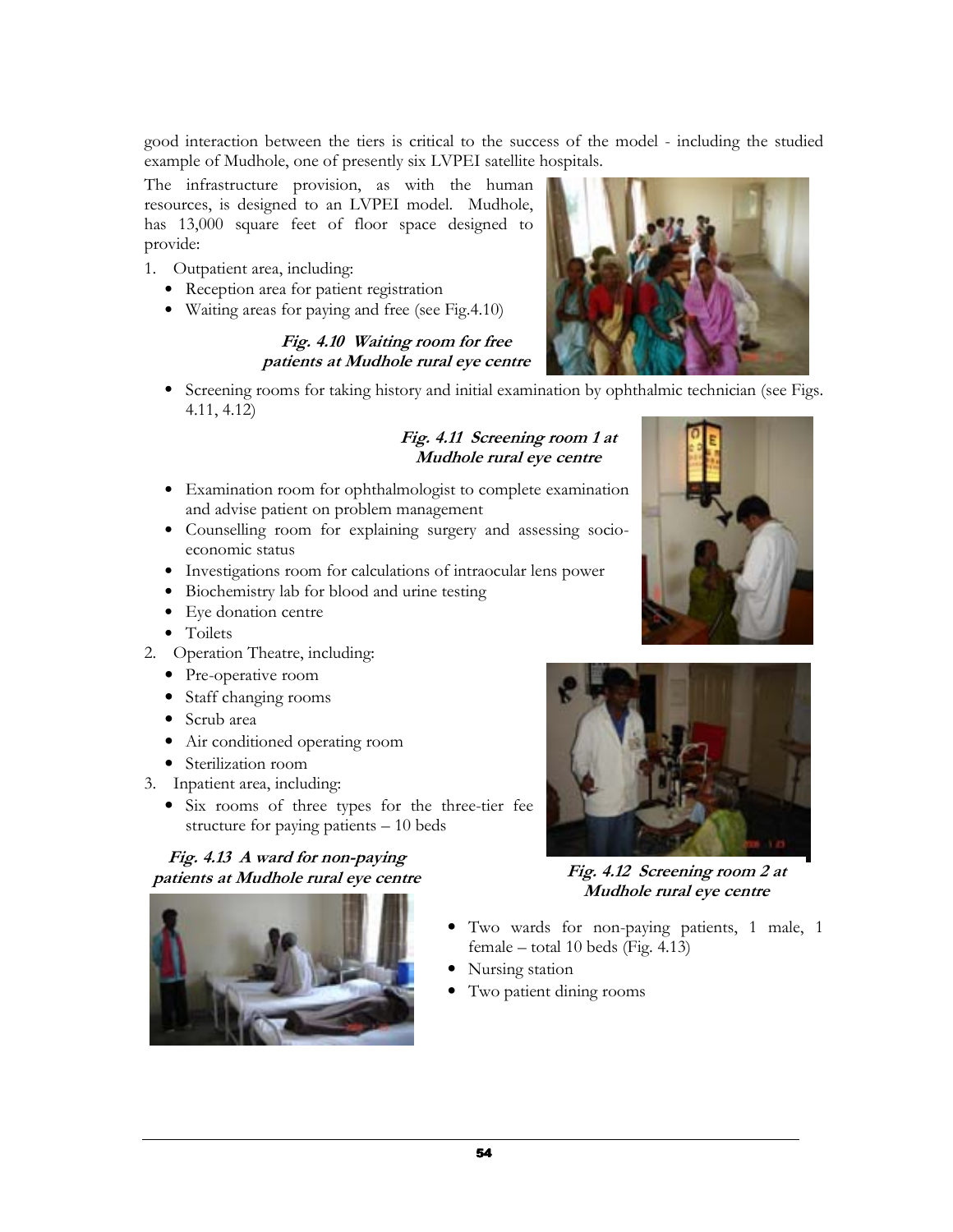- 4. Medical Records room
- 5. Stores room
- 6. Optical shop and pharmacy for sale of spectacles and medicines
- 7. Room for coordinating community eye care programme
- 8. Administration office for coordinating daily activities at the eye centre
- 9. Maintenance block generator room (with back up solar power installation), maintenance room, cafeteria, toilets, changing rooms
- 10. Accommodation rooms for ophthalmologist and administrator

Additional storage areas exist for medical equipment and supplies, general equipment, furniture and surgical instruments.

### 5.3 Financial resources

A review of financial support for eye care is included on pages 44-46. In brief, LVPEI and its satellites have targeted financial sustainability through their cost-recovery model. Elsewhere in the state there has been a possibly unsafe reliance on state subsidies. That less favoured option broadly allocates payment 50/50 between surgery and outcome. This can contribute to an under use of resources and reduced success in overcoming surgery backlogs. The LVPEI scheme that applies to Mudhole rural eye centre and is working well is set out more fully on page 57. Although the programme of cost-recovery predates VISION 2020, its structure and major achievements need to be set in the context of Mudhole as a flourishing district model programme at the present time. Figure 4.14 shows the successful progress of



cost-recovery in the early years of Mudhole from 1997 to 1999.

Mudhole together with Thoodulurthy rural eye centre in Mahabubnagar District, south of Hyderabad (1998), existed before VISION 2020 was launched globally in 1999 and then adopted in India and AP in 2001. They were founded and are owned and run by LVPEI as satellite hospitals. This NGO has carried the financial responsibility as policies working for self sustainability have evolved. The initial capital costs of Mudhole, amounting to US\$188,600, were underwritten by SSI and CBMI. CBMI continues to offer targeted assistance for specific projects, for example the recent biochemical lab at the hospital. Other smaller NGOs, including the Combat Blindness Foundation and philanthropists also finance specific projects.

> The achievement of selfsustainability by mid 1999 in running costs reflects a surplus of income (services, sales and bank interest) over expenditure (salaries, consumables, optical/pharmacy shop requirements, utilities and other sundry costs). Recurrent grants and depreciation were not included.

Fig. 4.14 The success of cost-recovery strategies in the early years of Mudhole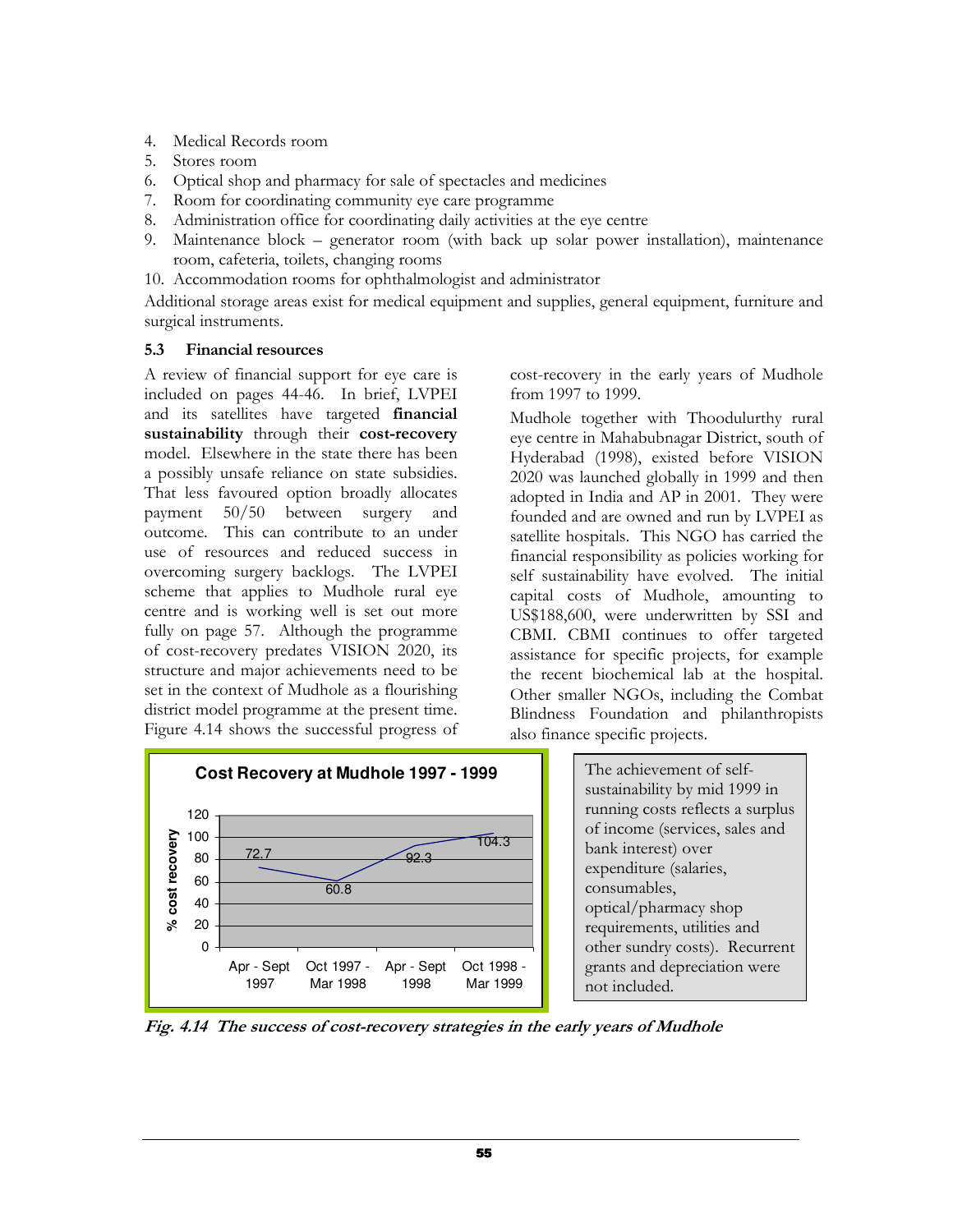### 6. Mudhole – The District VISION 2020 Programme

### 6.1 How were the aims, objectives and activities defined?

The aim or overall direction for the VISION 2020 programme that is centred on the eye hospital in the village of Mudhole, a previously under-served area in AP, and repeated for other LVPEI satellites, is to achieve 'Excellence and equity through efficiency in eye care service provision'. The intention is to secure high quality, comprehensive and sustainable eye care services as closely as possible to the people who need them through their active participation.

This broad remit is being targeted through specific objectives:

- 1. To achieve a sustainable service that:
	- (a) provides at least 50% of patients with a free eye care service of uncompromised quality
	- (b) fast tracks paying patients with a supporter service to double eye care centre capacity.
- 2. To ensure a comprehensive coverage of eye care services by:
	- (a) increasing throughput of cataract and refractive error patients to set targets
	- (b) extending services to include glaucoma, diabetic retinopathy, low vision, community rehabilitation, and the promotion of eye donation activities.

### 6.2 What strategies are used in the programme?

Strategies to achieve these objectives can be summarized as (1) promoting the service efficiency of the eye hospital at Mudhole and (2) securing the maximum effective coverage in the community. These needs are being addressed through a number of activities that are set out in Figure 4.15.

These two broad and complementary strategies and the supporting activities must be considered in the context of the total LVPEI ICARE programme through reference to a report that was issued in 2001 (see page 48) at the outset of VISION 2020 involvement in AP. The programme, to be implemented in four 5-year phases from 2002, contained the following target-led activities across the tiered service structure set out previously on page 53, within which Mudhole as a secondary level hospital is a major contributor and a successful model.

### Promoting service efficiency at the base hospital and in the community in AP

There is a need to control the prevalence of blindness in the population; 1.84% with 1.5 m. blind in 2001, at risk of doubling by 2020.

• Despite a CSR in AP of 4,400, an increase in the number of and provision for cataract surgeries from 350,000 in 2001 to 500,000 by 2005 and 600,000 by 2010 is essential to remove the backlog, with high quality surgery and mandatory use of IOLs, unless medically ill-advised – all surgery to be in base hospitals. A greater surgical emphasis on patients with blinding cataract is urged (rising from 25 to 50% of treated patients). The coming change to day care at Mudhole will remove dependence on bed capacity and promote moves to increase surgery throughput.

- Spectacles would be provided to all children below 15 years with refractive errors and adults above 40 years with near vision problems by 2005 and the elimination of all refractive blindness for all age groups will be achieved by 2010.
- Prevention of any needless child blindness after 2010 through (1) full access to vitamin A capsules and immunisation against measles and rubella, (2) a full development of accessible primary eye care centres, (3) an adequate number of high quality tertiary children's eye care centres to which secondary hospitals like Mudhole can refer.
- An effective eye banking system and trained corneal surgeons will be developed in all districts, e.g. Adilabad, by 2010.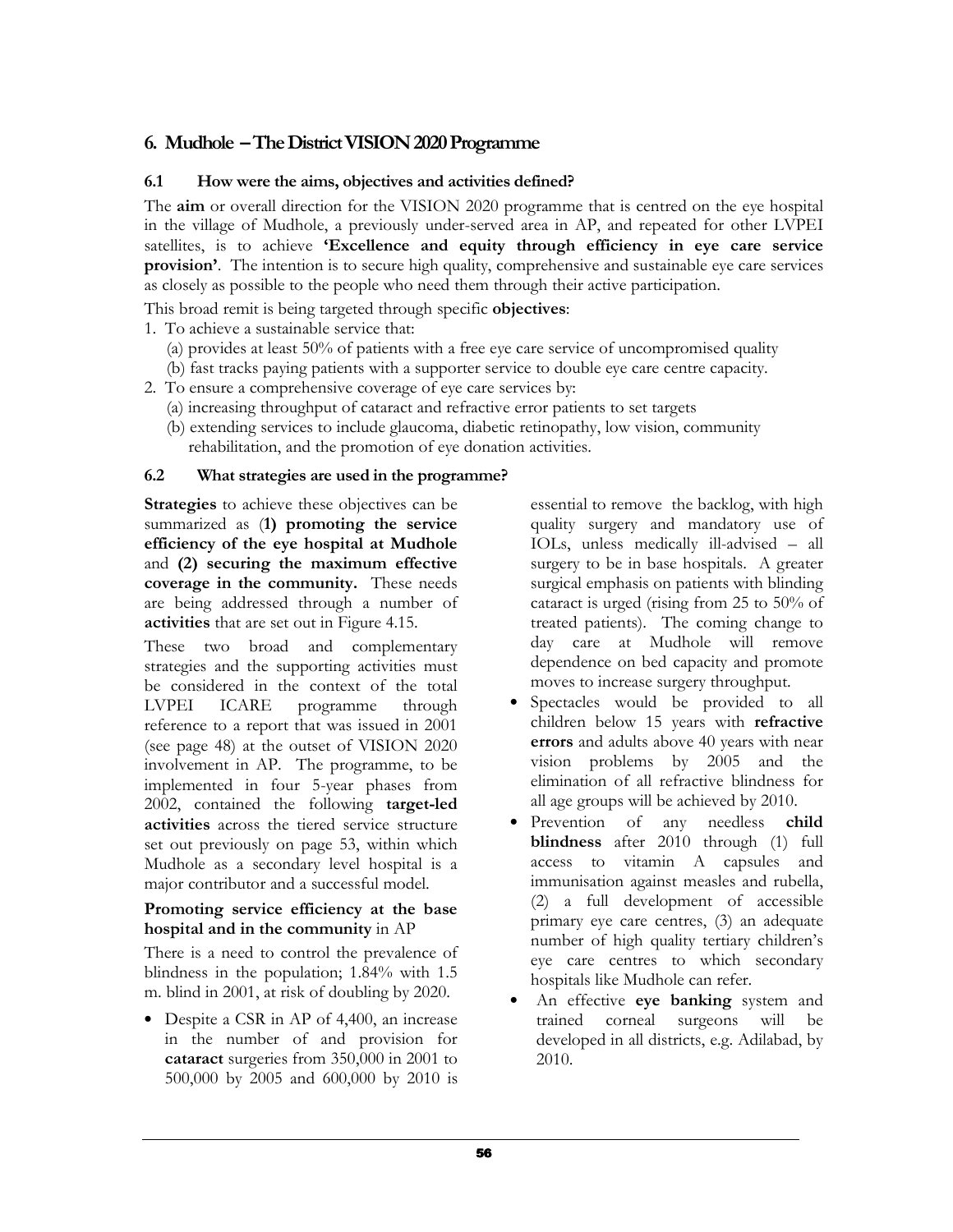- Low Vision Services would be initiated in all tertiary centres by 2005 and secondary centres like Mudhole by 2010.
- Cost-recovery measures are designed to ensure the long term sustainability of efficient eye care service at Mudhole in particular and across the LVPEI service structure in general. Mudhole should be covering completely its own running costs by 2008, if present progress continues. Broadly Mudhole did 2,600 surgeries April '04 – March '05 (90% for cataract) – capacity exists for  $4,000 -$  of which  $30\%$ are charged for accommodation packages at one of three levels (outlined in the note below). Contributory factors to long term sustainability at Mudhole include the fact that the hospital is within three hours travel for most patients and that most eye problems can be tackled at the hospital. Children and patients with retina and advanced cornea problems are referred to LVPEI. There is no significant trainee accommodation at Mudhole so LVPEI takes trainee income at present.
- Human resource development to include: (1) training all ophthalmologists in micro-surgery and modern cataract surgery by 2005 and in comprehensive eye care by 2010; (2) developing a uniform basic curriculum for post graduate ophthalmology residency programmes; (3) developing an adequate number of paramedic personnel training programmes, including refraction, by 2005, meeting all needs by 2010; (4) training eye care management teams and technical teams to cover all tertiary care centres and district programmes by 2005 and all secondary centres by 2010; (5) training Low Vision professionals for all tertiary centres by 2005 and all secondary centres by 2010.
- Easing access to screening and refraction by the introduction of village-based Vision Centres and by voluntary empowerment initiatives in the community, e.g. vision guardians (junior and adult) and the PEEP scheme (Providing Eye care through Empowered People) – see the following section.

Cost Packages at Mudhole (in the context of self-sustainability for the eye care programme)

- Beds are provided for 28 patients at present for paying (3 classes) and free.
- The cost packages for paying patients are (1) economy  $-5$ /room at 2 prices (INR 1,560 sutureless; INR 1,250 with sutures); (2) semi-private  $-2$ /room at INR 3,000 or INR 2,350; (3) de-luxe in private room at INR 6,250 or INR 5,000.
- Paying patients additionally are charged INR 60 up front for comprehensive eye care. No charge is made for follow up provided the patient returns within six weeks.
- Patients in a hurry, in the semi-private and de-luxe categories, can be fast-tracked, avoiding the appointment system and having priority treatment in OP clinic and surgery – so increasing flow.
- There is in patient accommodation provision at present for 12 paying and 12 non-paying patients (50/50 male/female).
- Ratio between paying and non-paying patients varies across the 6 LVPEI satellite hospitals but experience suggests that a 65/35 ratio should enable cross-subsidisation to bring sustainability with regard to running expenses within three years of initial service delivery.
- Achievement of this self-sustainability can be attributed to (1) good patient care with equal emphasis given to medical and management systems; (2) well trained clinical and non-clinical staff working as a team; (3) the support of the local community; (4) addressing the barriers to eye care services with regard to accessibility, availability and accountability; (5) no difference in treatment arising from patient paying status; (5) optimum utilisation of staff; (6) bulk central purchasing of consumables with minimum wastage; (7) strong links with social development organisations for community relations and mobilisation.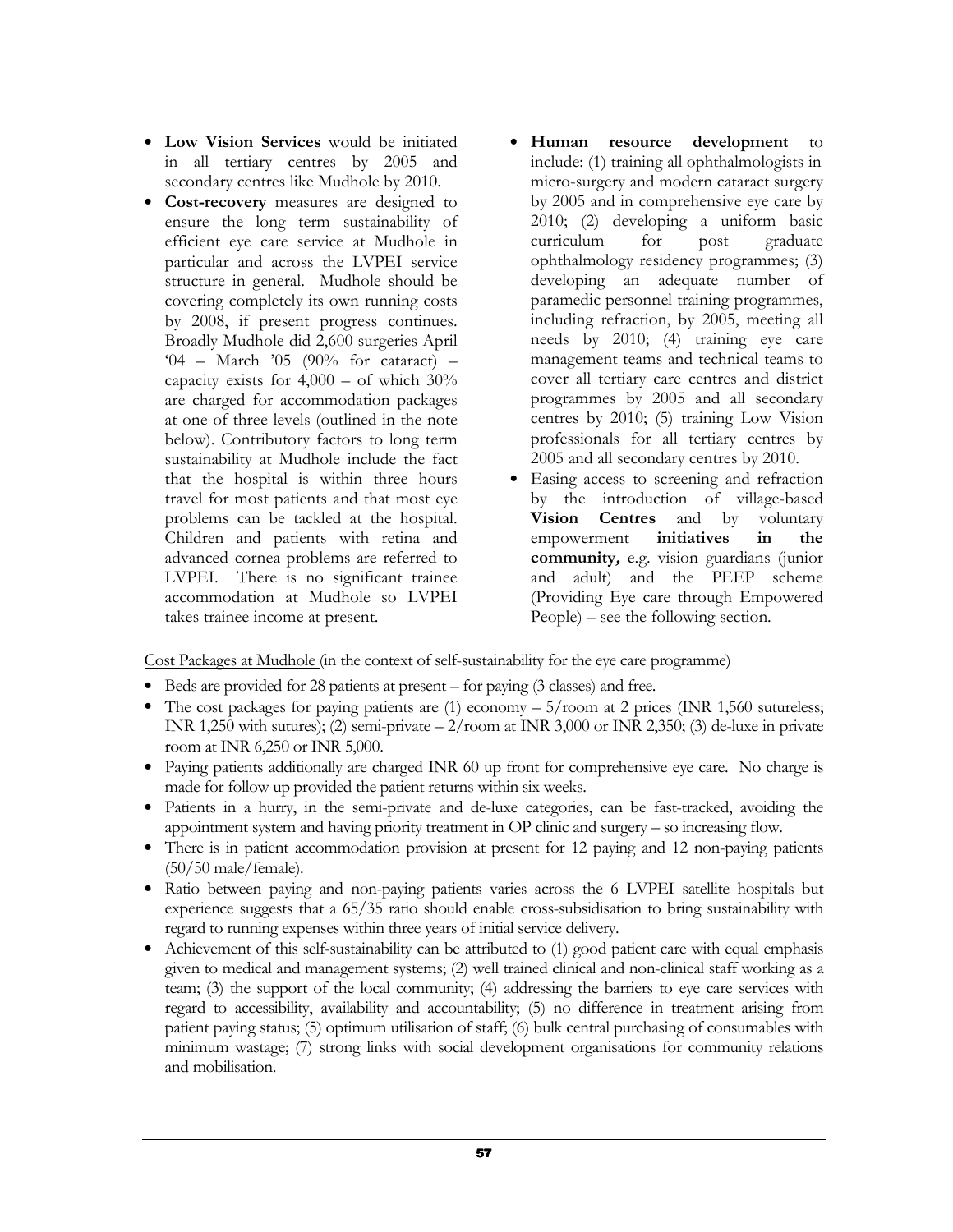Fig. 4.15 Planned activities and targets of the original Mudhole programme for 500,000 people, initiated and partly sustained by NGO (LVPEI) funding – to achieve the above objectives A VISION 2020 District Model

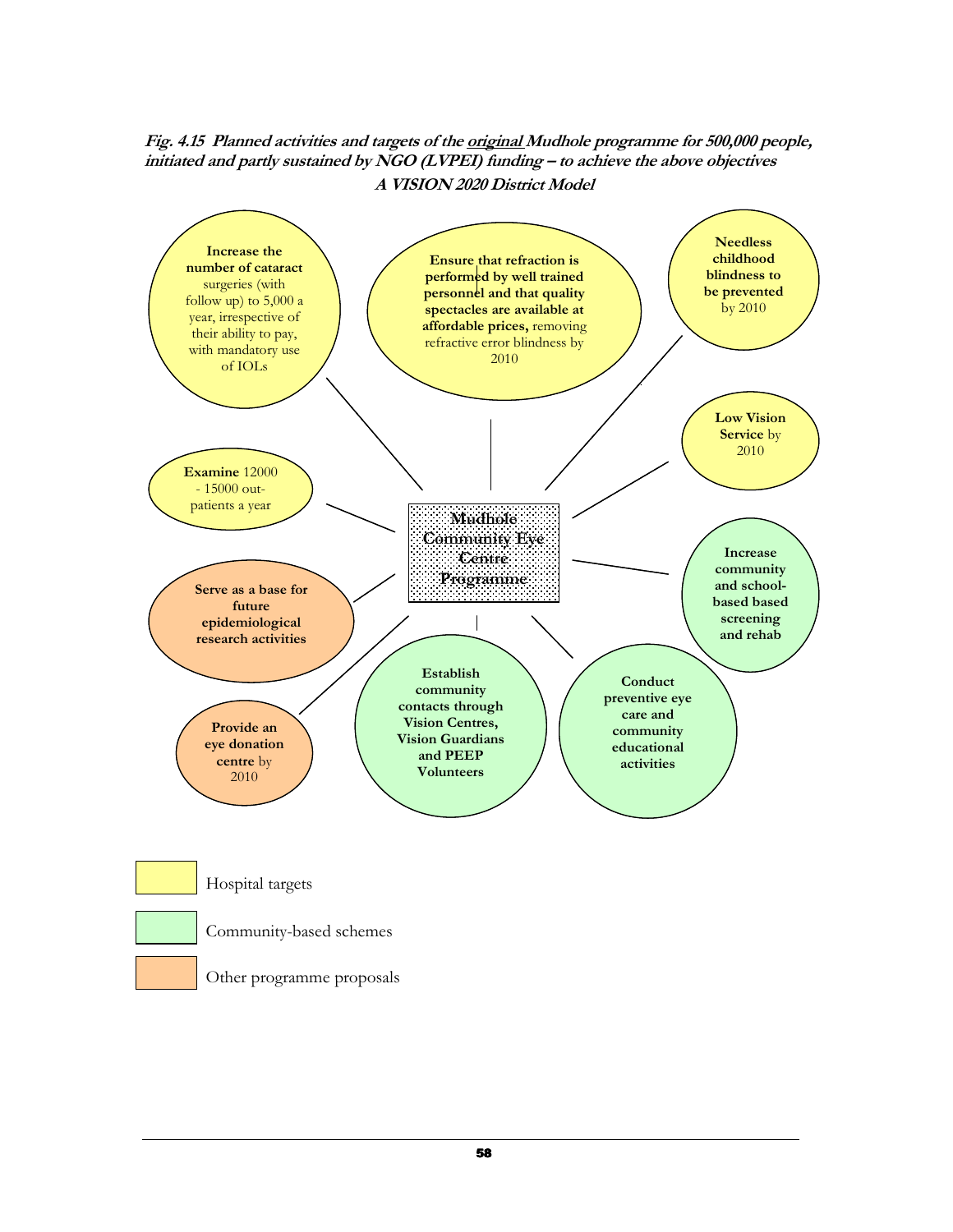### Securing the maximum effective coverage of eye care services in the community

Studies have repeatedly emphasised that primary eye care systems are the least developed of all levels of eye care in the developing world. Yet analyses of the causes of avoidable blindness make it clear that a well planned and developed system of PEC can bring great improvements through increasing accessibility, availability and affordability of eye care to many currently poorly served populations. Such approaches should be low cost, sustainable and closely integrated, both with the PHC system and with secondary levels of eye care. It is also vital that the community itself is as involved as possible in planning, launching and working for the continuing effectiveness of such developments.

The aim to bring quality eye care services as near as possible to the people who need them is being realised in several ways in the rural Mudhole, low income catchment.

### 1. Vision Centres

LVPEI has developed a 'Vision Centre' model at PHC level to realise the above principles for the more remote areas of AP, such as Adilabad District, as mapped in Fig. 4.16. Each centre serves a population of about 50,000 people in areas without PHC/MLOP access. They occupy converted



buildings with a leased space of about 500 sq. ft., providing rooms for waiting and<br>consulting. Each centre is Each centre is staffed by one vision technician – selected from high school graduates in the local community, trained for one year at ICARE (5 months theory, 7 months practical) and then appointed to serve his/her own people. The training enables the vision technician to undertake refraction and dispensing, detect potentially blinding diseases, communicate with patients and develop linkages with both PHCs and the nearest secondary hospital. The equipment to make the technician effective is provided at the Vision Centre. This includes low cost ready-made spectacles – the small profit made from these covers the operating cost of the centre, including the salary, lease expenses and maintenance.

Fig. 4.16 Vision Centres with linked secondary hospitals in AP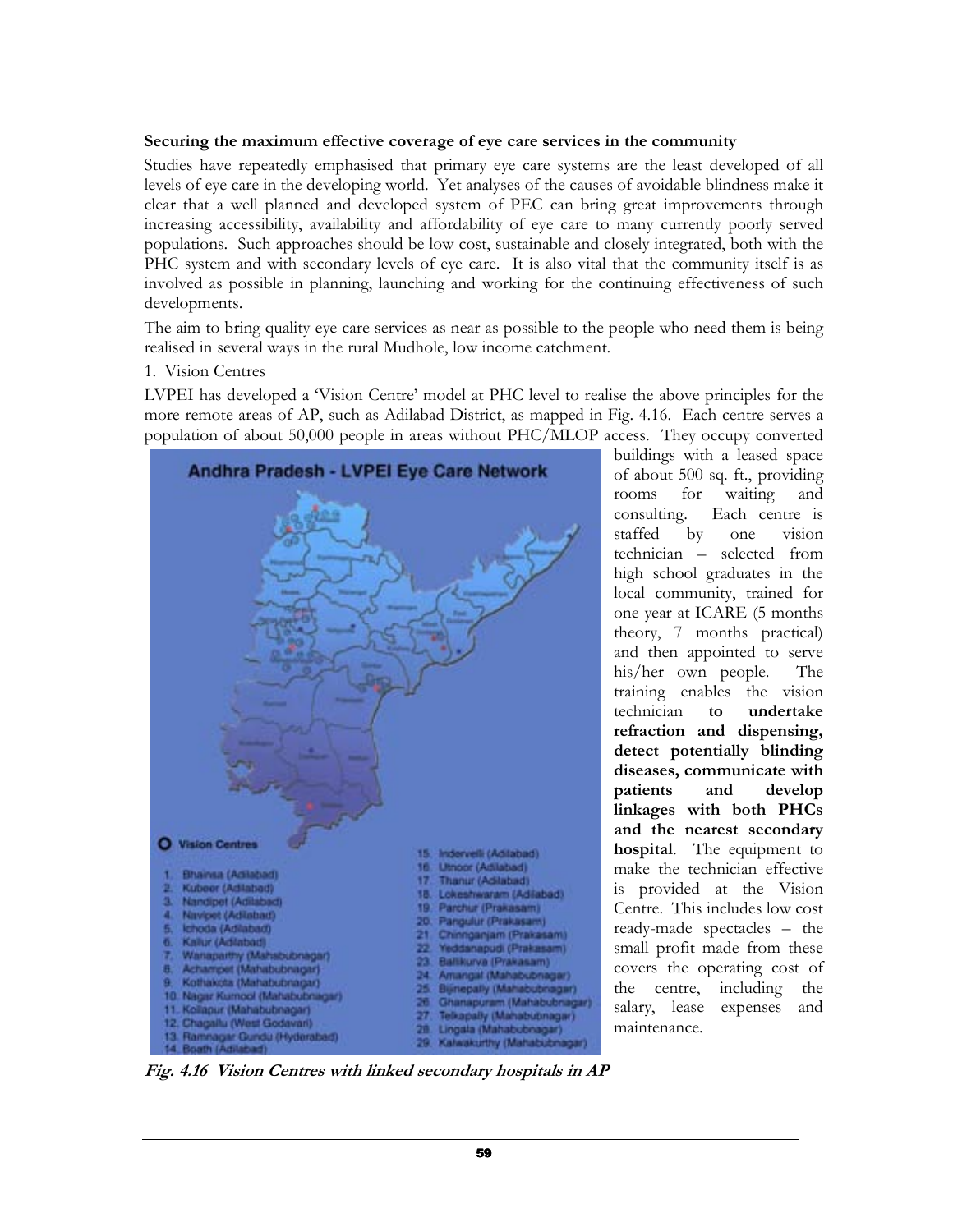The cost of setting up each centre is around US\$ 10,000 – 20 cents per person served. Ten Vision Centres are planned to be attached to each secondary level service centre  $-$  e.g. the first was established at Bhainsa in August 2003, 12km from Mudhole, in Fig. 4.16. The spectacles are provided by LVPEI in Hyderabad and the set up costs are currently provided by international NGOs, although local community sponsorship is being investigated for future centres. Both Mudhole in AD and Thoodulurthy in Mahabubnagar District now have their full complement of Vision Centres.



### Fig. 4.17 Lohesra Vision Centre in Adilabad on opening day in October 2005

A new Vision Centre at Lohesra (not mapped) in a small converted shop, 35km from Mudhole but nearer to another recently acquired satellite facility in Adilabad, was opened during my visit to AP in 2005. Fig. 4.17 shows the frontage of the new centre with a waiting area in front and a consulting room through a door behind. The name of the sponsoring INGO – Lavelle Fund for the Blind - is visible. The photograph, Fig. 4.18, looks along the

road from the new centre and emphasises the rural nature of the community served. The official opening gave cause for a village gathering, especially the local elders - in Fig. 4.19 - emphasising the community's involvement in and recognition of the values of this new service.



Fig. 4.18 Lohesra village street in front of new vision centre



Fig. 4.19 Community support at the opening of Lohesra's vision centre

Community use of this facility is encouraged by providing free screening to all villagers. Daily average screening is of  $10 - 19$  patients. Generally  $25 - 35%$  of patients need spectacles, of whom  $50 - 60%$  buy them at the VCs. The technician also provides a screening service in the local school. If referral is needed (on average for 25% of patients seen) to the secondary eye hospital (Mudhole) for further eye care investigation or surgery, appointments are made to give greater assurance that patients will follow up their eye care needs. At present about 65% of referrals do attend this hospital appointment – ways are being sought of reducing the drop out. Payment status for surgery is determined by a counsellor at the hospital. Mudhole also provides the dispensing centre for new spectacles that are delivered to the vision centre for easy patient collection.

The project so far has brought undeniable success in terms of:

- improving access to care for remote communities
- increasing public awareness of the problems of visual impairment and blindness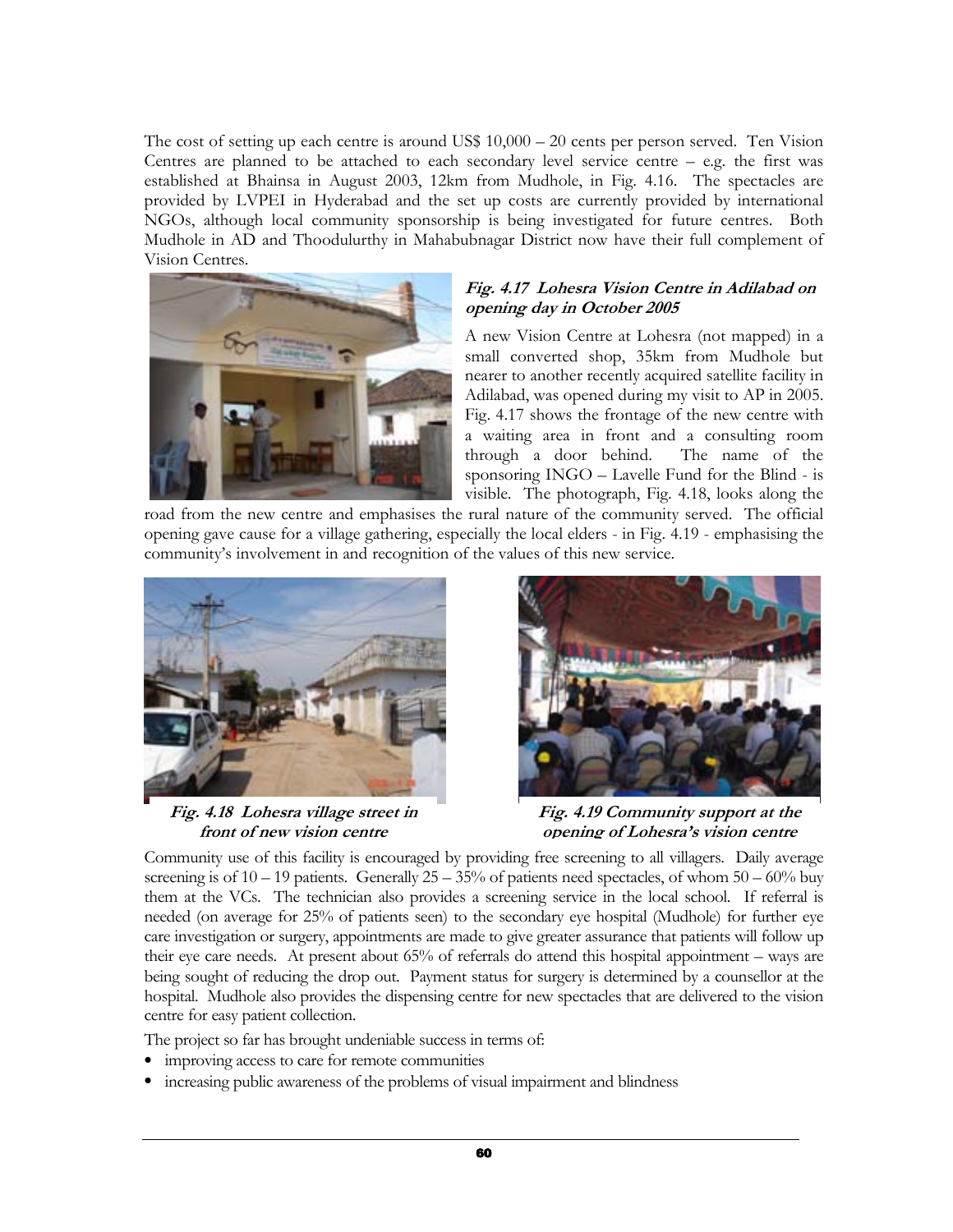- providing coverage for school screening services
- creating a sense of community ownership
- linking community, health and governmental organisations to bring economic benefits to individuals and families from transport savings and improved vision

Future developments in this programme may:

- transfer ownership of Vision Centres to local communities or businesses with LVPEI restricted to quality monitoring
- see the development of community-based rehabilitation services as a component service of the Vision Centres
- extend the role of these centres in the management of corneal infections, glaucoma and diabetic retinopathy – currently under investigation

There is an encouraging national response to this scheme in India. The government has included it in the national VISION 2020 programme, 2006-2010. It is committed to funding 2,000 Vision Centres. The AP government is creating Vision Centres within their 350 PHC centres.

2. Vision Guardians

An extension of the Vision Centre model is a deeper involvement with the community through 'Vision Guardians', a recent and developing initiative. These individuals identify with populations of 5,000. The individuals selected for this role come from the local community and satisfy criteria related to educational background, aptitude and willingness to be involved. As volunteers they work in a part time capacity, attached to the local Vision Centre. They pay special attention to children, the elderly and those who have surgical interventions.

3. Junior Vision Guardians



Fig. 4.20 Children entertaining fellow pupils at Pragati School in AD at a Junior Vision prize giving with teachers looking on

LVPEI is also experimenting with child to child and child to parent guardianship. In one example seen at Pragati School, Echoda, in eastern AD (Fig. 4.20), teachers volunteer to give basic eye health education to children, focussing on disease recognition, hygiene, nutrition and acuity testing at a very simple level. Children are then encouraged to investigate friends and parents and where there is cause for concern, they are encouraged to persuade them to attend a local Vision Centre. The Vision Centre technician keeps a record of these referrals and, at an annual prize-giving, awards are given to the most successful Junior Vision Guardians.



 Fig. 4.21 Prize being awarded to a top Junior Vision Guardian at Pragati by Usha Raman from LVPEI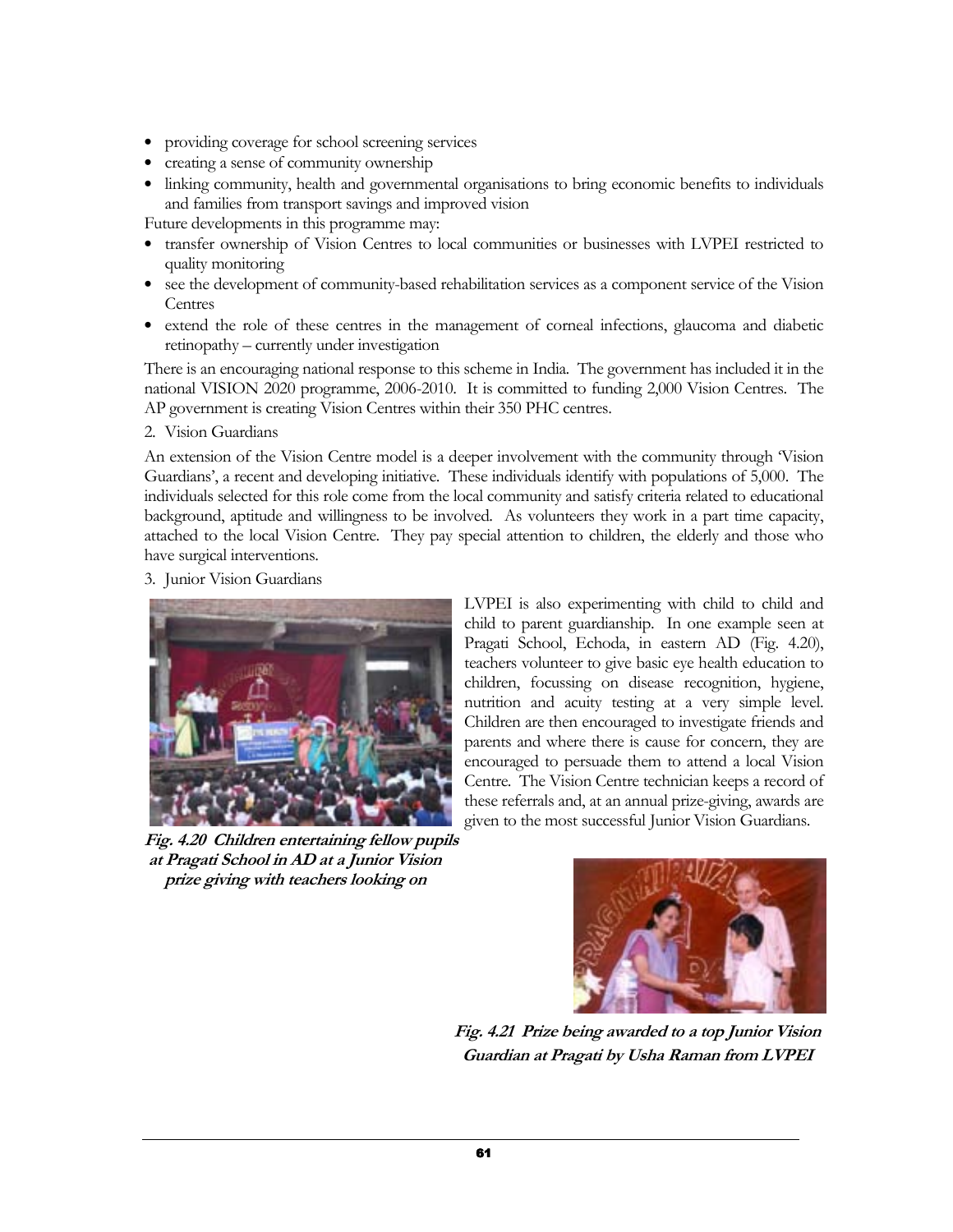4. PEEP scheme (Providing Eye care through Empowered People)

This is a system for self help groups organising shared community insurance. Individuals agree to pay INR1/month into a community fund to cover the cost of future eye care for empowered people – with a photo identity to guarantee economy class provision in hospital. PEEP organisers also serve as Vision Guardians. The scheme is being trialled for three years with a target enrolment of 90,000 in 4 mandals (taxation districts of 50,000) around Mudhole.

5. The DBCS is normally responsible for health education through the local media and at pension collection points. Community volunteers, beyond the above schemes, help to (1) organise outreach, e.g. publicity, lunches, transport and patient support and (2) promote health education – with variable success.

### 6.3 How is the programme managed?

### Externally

- As Mudhole is a satellite hospital within the LVPEI service area in AP, hospital policy is centrally determined by the trustees and executive committee of LVPEI. The agreed activities with annual targets for the eye care programme stem from decisions taken by that Institute and then effected with the oversight of ICARE. Representation of Mudhole's achievements, problems and proposals is provided to the Institute by the hospital administrator through monthly reports and by the attendance of a consultant and chief administrator for the outreach programme on LVPEI's Executive. These two officials interact with the local administrator and ophthalmologist at each satellite facility.
- More broadly, the governors and executive of AP's Right to Sight Society take investment decisions resulting from policies related to the implementation of VISION 2020 in the state. This, as outlined on page 45 and Table 4.2, has a wide-ranging influence on the decisions of LVPEI and its implementation programme.
- Since India has a federal structure, each state has the autonomy to take and implement its own health policy decisions. Beyond the support of the MoH in Delhi for VISION 2020 and the presence of a national co-ordinator for the effective promotion and implementation of that programme, there is no management level in operation influencing the Mudhole programme on a national scale.

### Internally

- The Heads of Administration and Clinical Matters manage well their respective areas of responsibility in Mudhole hospital. Their roles focus on the effective and efficient implementation of the decisions passed down by LVPEI.
- Central to Mudhole's success is the motivation these two managers instil in their respective teams. Their management is very visible; successes are openly shared; staff meeting involvement is encouraged; appraisal is positive; employee of the year status is a carrot; social gatherings are organised and parties given to welcome new members.
- ICARE drafts the annual budget application based on Mudhole's reports for submission to LVPEI and possibly on then to another I/NGO (CBMI) as necessary.
- There is no local PBL committee and no direct community involvement in management at an official level. The Outreach Co-ordinator from Mudhole does however attend all community meetings – where community members can express their views. It is very important to remember that Mudhole's employees are very largely local villagers so this automatically provides a supportive spirit and sense of shared ownership that reduces the need for formal structures. The evident success of the hospital's treatment record strengthens that linkage.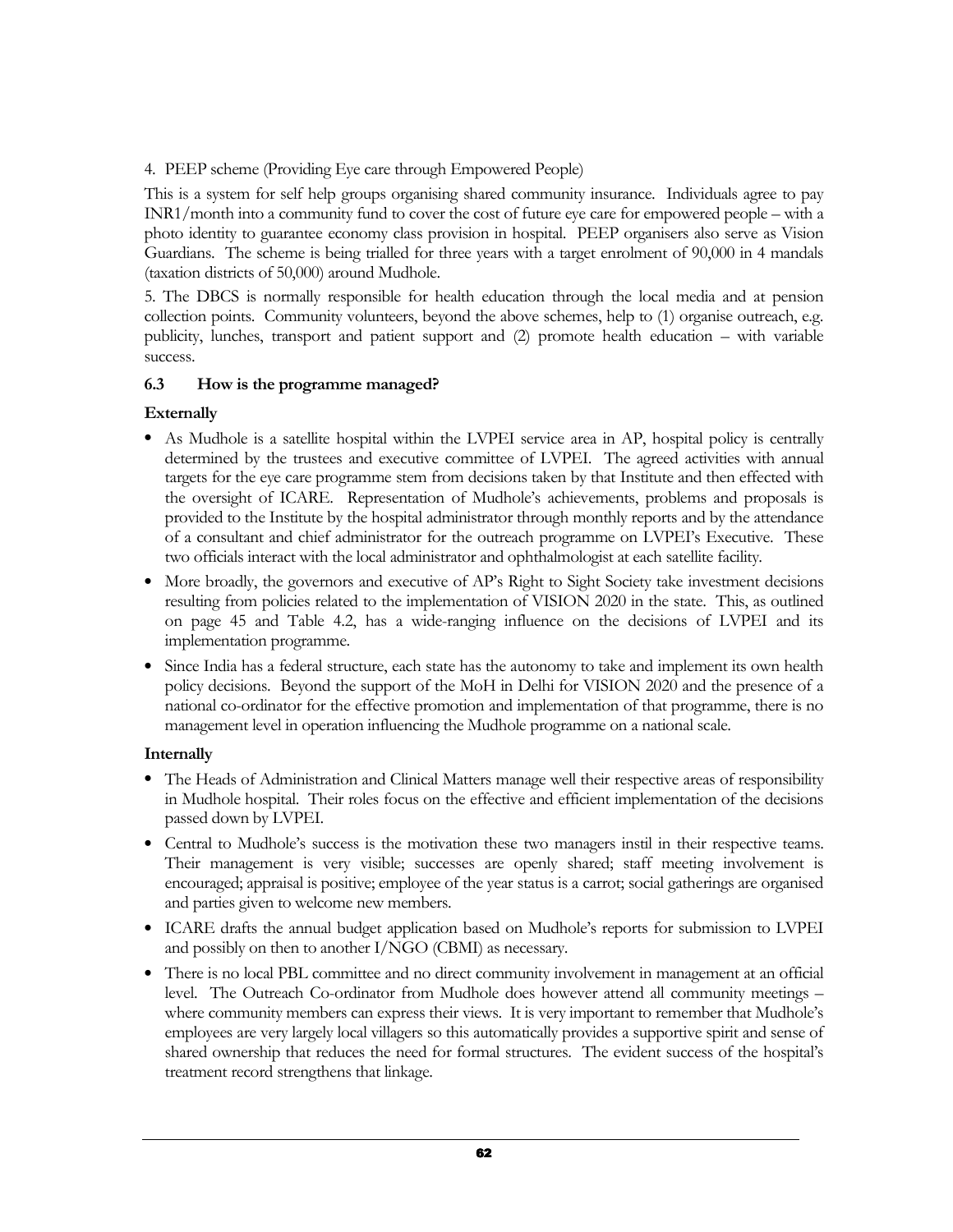### 6.4 How is the programme monitored?

- Regular and systematic reporting is essential for monitoring the programme's progress in meeting targets and objectives – there are 3 stages: (1) individual staff members report to the two internal Heads daily; (2) internal Heads to ICARE weekly; (3) ICARE to LVPEI monthly. Reports are in 3 formats – statistical, narrative and financial.
- A committee at LVPEI, comprising an ophthalmologist and two administrators, regularly monitors the satellite hospitals and their outreach services and proposes actions if necessary. This is supported by fortnightly visits to the satellite centres.
- There is also a national reporting procedure that links the eye care service activity with the DBCS, then with the state BCS (RSS in the case of AP), and then to the MoH in New Delhi. This reporting chain is essential for services dependent on state subsidy – not actually relevant to the LVPEI service structure with its policy of sustainable selfreliance through cost-recovery procedures.
- A strict and regular process of quality management is exercised and this is important for ensuring the continuing success of the NGO project as a whole and Mudhole in particular - the implementation of the LVPEI/ICARE model for eye care:-
- 1. Each activity patient care, public health, training, research, and product development – is based on carefully planned and managed priorities that have grown from the total eye disease, demographic and socio-economic context of the service.
- 2. Quality management is data driven at all levels, for example:
	- (a) Regional surveys are regularly conducted on the prevalence of visual impairment and programme effectiveness, to enable strategies to be built to address the specific problems that have been recognised.
	- (b) Local tracking traces patient adherence to treatment programmes, treatment outcomes, costs and utilisation of services to ensure that targets are being met and procedures adjusted if necessary.
	- (c) Organisational effectiveness is continually monitored through selfevaluations and quarterly supervisory evaluations, leading to reconsiderations of personnel and infrastructural utilisation if necessary.
	- (d) Quantitive and qualitative service assessment was also planned to coincide with Mudhole's 10-year anniversary in 2006.

The effectiveness of Bhosle Gopal Rao Patel Eye Centre at Mudhole can be assessed through a study of treatment statistics. Although the hospital was founded in 1996, it is evident from Figs. 4.22 and 4.23 that eye care has significantly increased in outpatient numbers and surgeries with the introduction of VISION 2020 in 2001.

Referring in part to the objectives set out on page 56, several very encouraging trends can be seen:

- 1. The number of OPs treated freely at Mudhole has not yet reached the 50% target. It has nevertheless grown from 32.7% in 2001 to 48% in 2005. However, the number of surgeries treated freely at Mudhole (consistently  $>50\%$  since the founding of the hospital) has grown from 52% in 2001 to 71% in 2005 – very significant in an area of relative economic disadvantage.
- 2. The growth of the paying patient sector, increasing over the period by 40% (OPs) and 40% (surgery), is noted against the graphs. This has enabled the planned cross-subsidisation to increasingly cover the costs of the non-paying sector, growing at a far faster rate of 167% for OPs and dramatically of 214% for surgery. The target year for full self-sustainability through cost-recovery for this satellite remains set at 2008.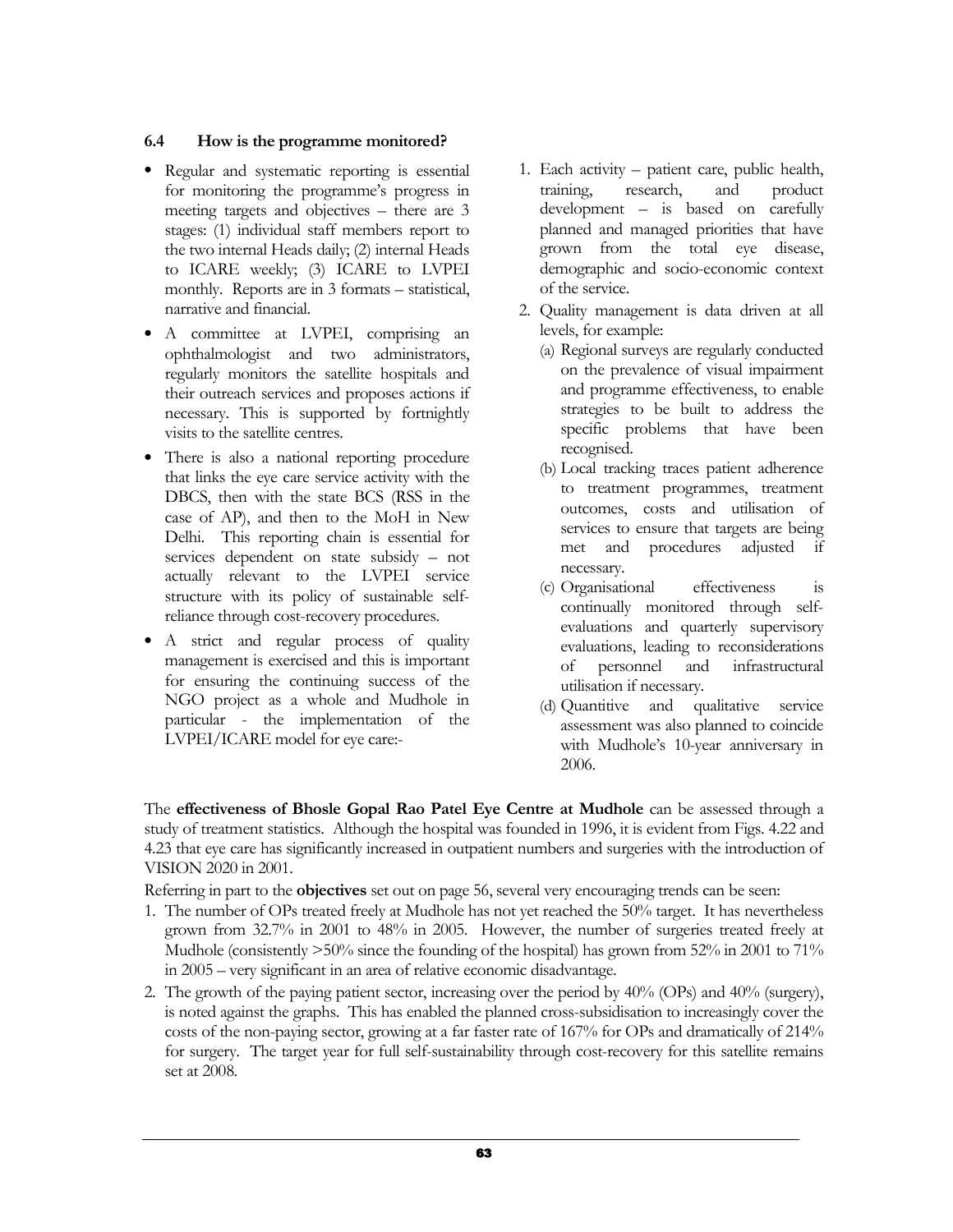3. The most recent patient statistics for the year April 2004 – March 2005, show approximately 2,600 surgeries of which 90% were for cataract. This is a 155% increase in cataract surgery for the VISION 2020 period,  $2001 - 2004$ . (In a survey available for the period  $2000 - 2002$ ,  $90\%$  of the surgeries then were on patients >50 years and 56.5% were on females.) There is evident room to increase surgery activity further, given a present capacity of 4,000 and an intention to move more completely to a system of day rather than in-patient treatment. Increased success in finding patients, through for example Vision Centres and Vision Guardians, will promote a fuller use of this capacity. This will benefit both the drive to reduce the cataract backlog in Adilabad District and possibly advance Mudhole's schedule for total sustainability.



Fig. 4.22 Growth in Mudhole outpatients

Fig. 4.23 Growth in Mudhole surgeries



4. A further encouraging statistic is the trend recorded towards an increasing patient uptake of recommended surgery from eye investigations at Mudhole. In 2004, the monthly average for successful conversion from surgeries advised to surgeries performed was 74.5%. For 2005, the monthly average increased to 81.5%. The success of the patient support network, for example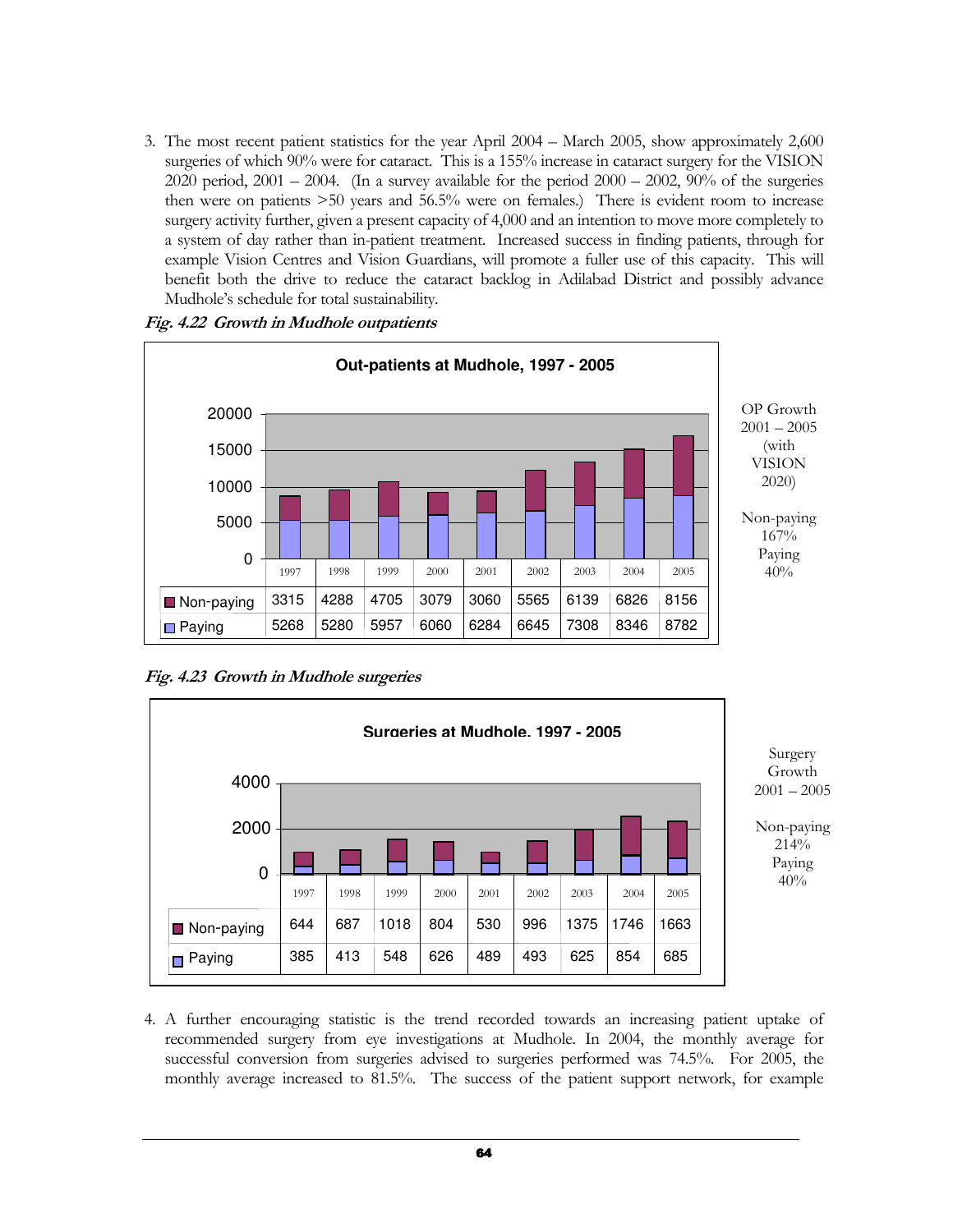through patient counsellors and a patient-friendly appointment system, together of course with the hospital's good reputation in the community for successful surgery outcomes, appear to be bringing this welcome success.

5. Away from the major concern of cataract, the objective to extend treatments both for refractive error and for other eye disease has been met by increasing the throughput of patients both at the base hospital and through the outreach initiatives described earlier in this chapter. At Bhainsa for example, the first Vision Centre attached to Mudhole and established in August 2003, 4,885 patients were screened 2005-2006. This led to 1168 spectacles being prescribed and 852 referred to Mudhole base hospital for follow up treatment on suspected eye diseases. Regretfully only 42% attended their appointments. The existence by the close of 2005 of the full complement of ten Vision Centres for Mudhole enhanced the refractive error coverage and also increased surgery activity at the base hospital in a wide range of eye conditions, largely but not solely for cataract – although, as stated earlier, ways have to be found of improving patient take up for these treatment opportunities.

The growing number of community screening activities (including in schools) together with an increase of Vision Guardians, Junior Vision Guardians and PEEP schemes, as their merits are tested and increasingly acknowledged, will further the increase in finding patients in need of eye care. Also of great importance is the state-wide support for disease control, exercised by the AP RSS, summarised earlier in Table 4.2 and complementary to the work of LVPEI/ICARE. This brings welcome investment to evolve and apply prevention and treatment strategies that are much needed in the relatively poor and isolated communities of Adilabad District.

### 7. Mudhole – What conclusions can be drawn?

The key strengths of the Mudhole model programme are summarised in Figure 4.24

The reasons for the growing success of this model programme based at Mudhole can be explained through the way it resolves four important needs:

### 1. How are cataract patients encouraged to attend for surgery?

This is at present more successful for patients screened at Mudhole than in the wider catchment – ways are being sought of redressing this serious problem. In general however the following are effective in attempting to increase patient throughput and reduce the cataract backlog:

- The service centre is close to the target population, which ensures easy patient access without the need for expensive transport organised by the centre or for low income patients to pay public transport fares.
- Community initiatives have encouraged an awareness of PBL and stimulated a flow of potential patients across the catchment.
- Quality provision of skilled HR and modern infrastructure achieves fine surgery outcomes and stimulates community confidence.
- Patient counsellors ensure that barriers to surgery are minimised for the patients with regard to both their intellectual/mental concerns and their economic preparedness.
- The previous point underlines the importance of the availability of free patient care in an economically underprivileged community.
- Effective co-ordination for patient records exists between the primary Vision Centres and the base hospital at Mudhole.
- Patient satisfaction is enhanced by having all the critical needs for secondary level eye care available under one umbrella – a one-stop service delivery system.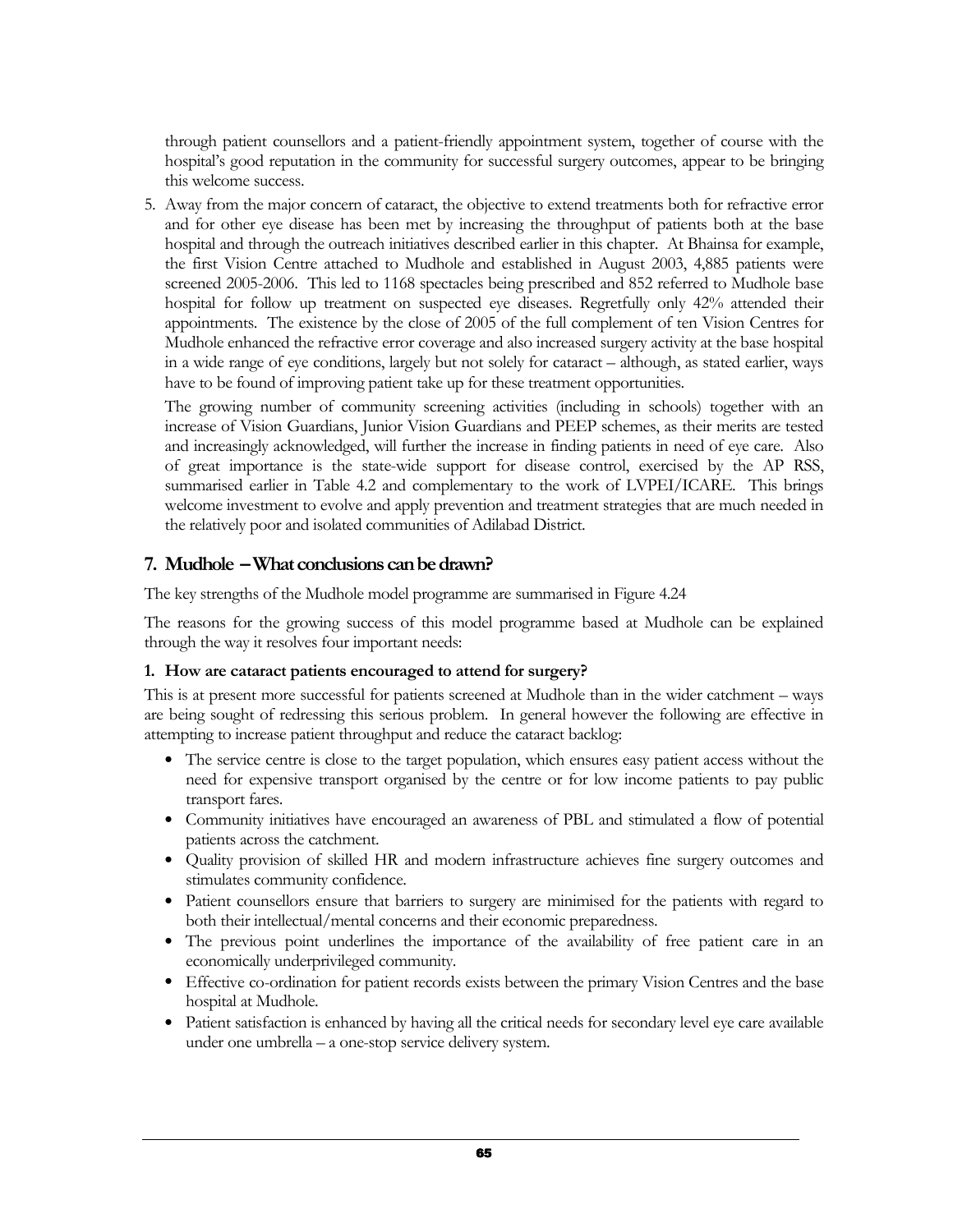

 $\bullet$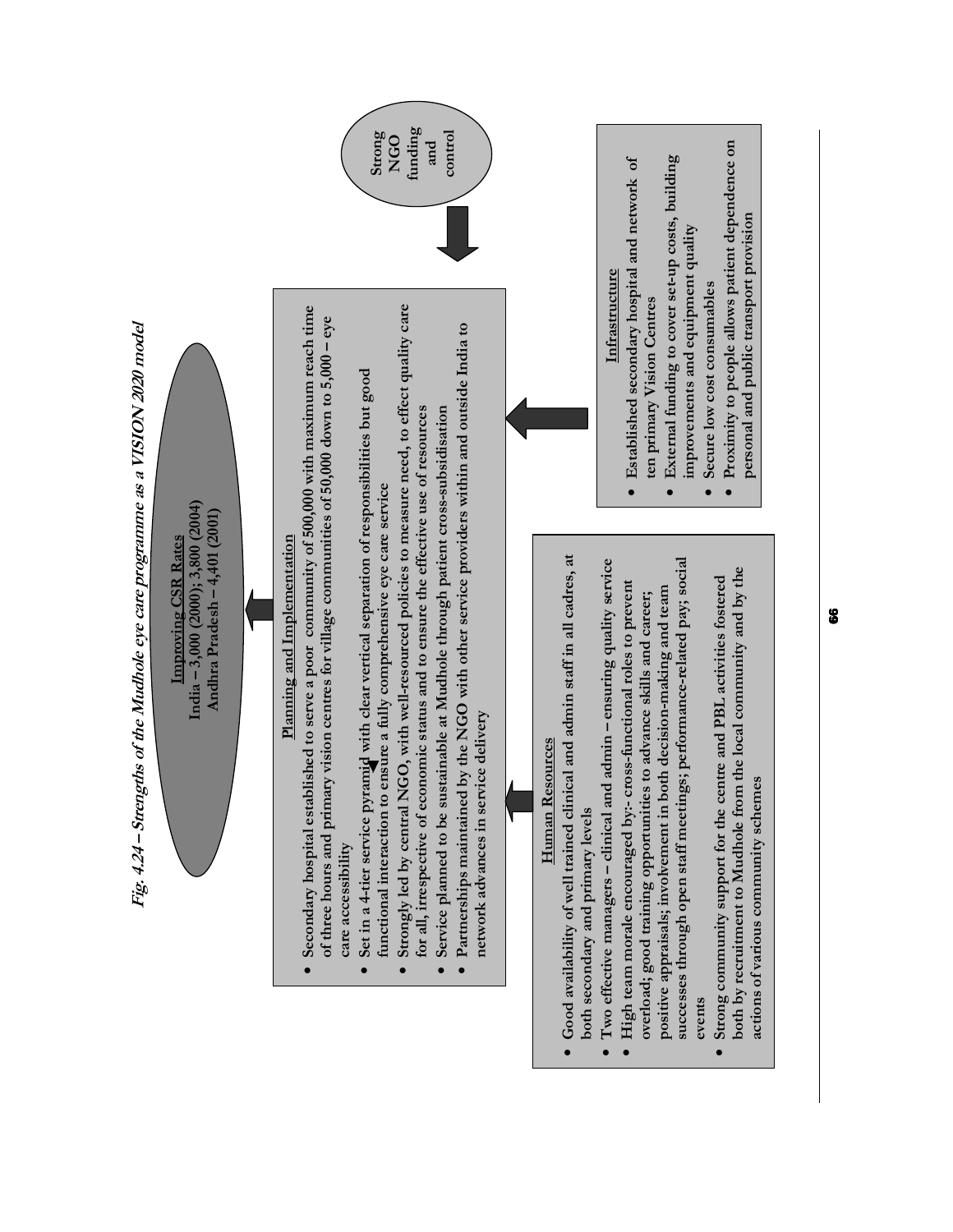### 2. How is staff motivation kept at a high level?

Two related influences can be recognised – the overall NGO structure and the base hospital.

Table 4.5 Influences on staff motivation at Mudhole

| NGO (LVPEI) structure                                                                                                                                                         | Mudhole base hospital                                                                                                                                                                                                                                                                                        |
|-------------------------------------------------------------------------------------------------------------------------------------------------------------------------------|--------------------------------------------------------------------------------------------------------------------------------------------------------------------------------------------------------------------------------------------------------------------------------------------------------------|
| Professional confidence in an NGO of high<br>national/international reputation                                                                                                | Effective administration<br>to<br>promote<br>organisational efficiency                                                                                                                                                                                                                                       |
| Frequent appraisal visits by national/international<br>representatives who clearly value the effectiveness<br>of the eye care programme and boost staff morale<br>as a result | Managers in clinical care and administration who<br>engender team spirit and productivity through<br>their own professional involvement and by<br>establishing a variety of procedures to encourage<br>individual ownership and pleasure<br>111<br>contributing to an effective and well-received<br>service |
| Excellent training and promotion opportunities                                                                                                                                | Good local community relations and support                                                                                                                                                                                                                                                                   |
| Confidence in infrastructure – buildings and<br>equipment – to support their work                                                                                             | A pleasant working atmosphere $-$ in terms of<br>and environment – domestically<br>people<br>convenient                                                                                                                                                                                                      |

### 3. How is the project financed?

The recognition of the need to overcome a high and growing prevalence of blindness, in a society of limited economic potential, stimulated LVPEI/ICARE to frame a very individual cost-recovery model based on cross-subsidisation by the more wealthy of the less fortunate, without compromising quality of surgery and patient care.

The early self-sustainability achieved at Mudhole on the basis of running costs, shown in Fig. 4.14, illustrates the effectiveness of this strategy. Longer term sustainability, encompassing the full cost expenditure, including depreciation, is a more distant but certainly realistic target – possibly by 2008.

It has to be recognised that injections of capital to initiate new projects will almost always need external investment at the outset from I/NGO sources.

### 4. How is the project managed?

The leadership shown by the instigator of LVPEI and the management practices of that organisation during the subsequent period in planning and implementing comprehensive eye care, in Adilabad District in particular and AP in general, have produced a system working with great success to international renown. Although the care and authority of the NGO in establishing effective procedures has been previously set out, it should not be overlooked that each centre in the LVPEI pyramid, including the secondary satellite of Mudhole with its ten Vision Centres and community programme, is a key piece in the overall jigsaw. It is therefore necessary always to recognise that the internal management of Mudhole, though working under external controls, is contributing strongly to this overall success, through its clinical care, administrative procedures and integrating team loyalties. The supportive attitudes of patients and the community reflect clearly the merits of this well-conceived and managed establishment. Mudhole is a case of what could be termed 'watchful neglect' – autonomy within a broad policy framework.